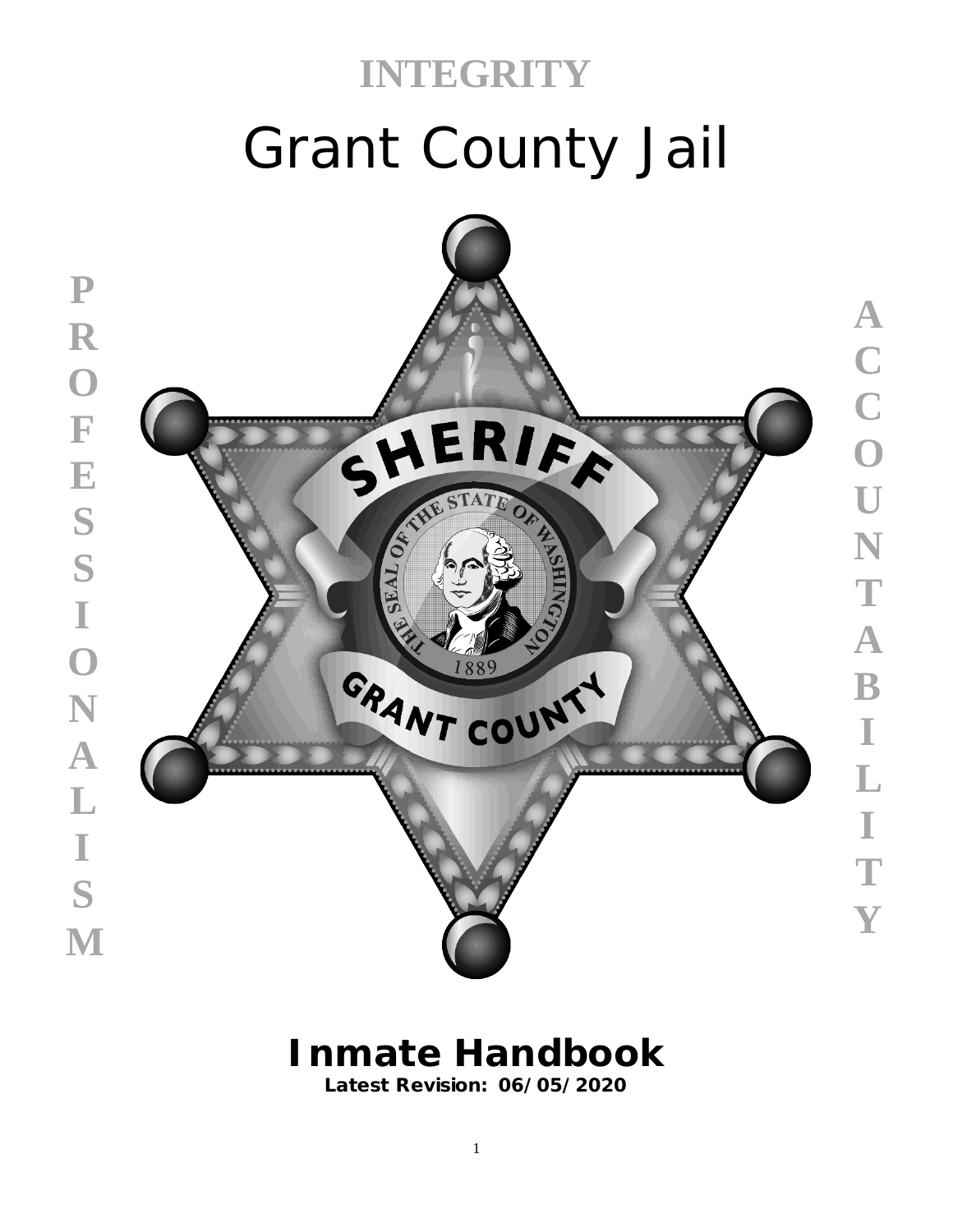#### **INTRODUCTION**

You are now an inmate of a Grant County Correctional Facility. While here, the staff will try to make your stay here as beneficial as possible, within reason and legal boundaries. **The staff is not responsible for the fact that you are here.** Their main function is to maintain you in a secure manner and safeguard your person and property. They are not permitted to give legal advice, so please do not ask them.

The purpose of this handbook is to inform you of the Grant County Correctional procedures, programs, discipline and grievance policy, and the rights to which you are entitled. This information is being made available to inmates so they will understand their individual responsibilities. If you have any questions about the information in this handbook, or other jail policies, ask a staff member. You may request a copy of this information in Spanish by filling out a request form.

An inmate violating a criminal statute while in the jail may face additional criminal charges. This includes assaults on staff or fellow inmates, arson, rape, malicious mischief (destruction of property), disorderly conduct, riot, etc. Violation of the facility rules and regulations, or not living up to your responsibilities as an inmate, could result in movement to a less desirable living area or suspension of part or all of your privileges, such as commissary, television, visitation, good time, etc. Group punishment could be used when the staff is unable to determine the responsible individual for misconduct in a living area.

At booking, the corrections staff will determine your housing location based on criteria of age, personality, inmate safety and safety of the staff. Staff may change your housing location without notice if it is apparent that your behavior, or the behavior of your cellmates towards you, indicates a threat to the security of the facility or to the safety of the staff, other inmates, or you. Another determining factor will be your current charges, past criminal history and previous jail behavior.

If all inmates will follow the rules and regulations as noted in this handbook, and show courtesy and respect towards other inmates and the staff, everyone's time in this facility will be more beneficial and less stressful.

The Grant County Satellite facility is a work based facility. The Revised Code of Washington (RCW) allows that an Inmate sentenced to a term of incarceration in a County Jail may be compelled to work. If you are a sentenced Inmate who has been assigned to the Satellite facility, your participation in work based programs is required. If you are a pre-sentenced Inmate, your presence here was determined by your acceptability due to your criminal behavior history and your agreement to work as a condition to incarceration.

Nothing contained in this handbook is intended, or should be construed as to provide inmates a protected liberty interest that would prevent the Sheriff of Grant County, the Chief of Corrections, or his designee the ability to modify, suspend, or eliminate inmate privileges, programs, or services as deemed necessary to maintain the safety of the public, staff, and inmates, or the security and good order of the correction facilities.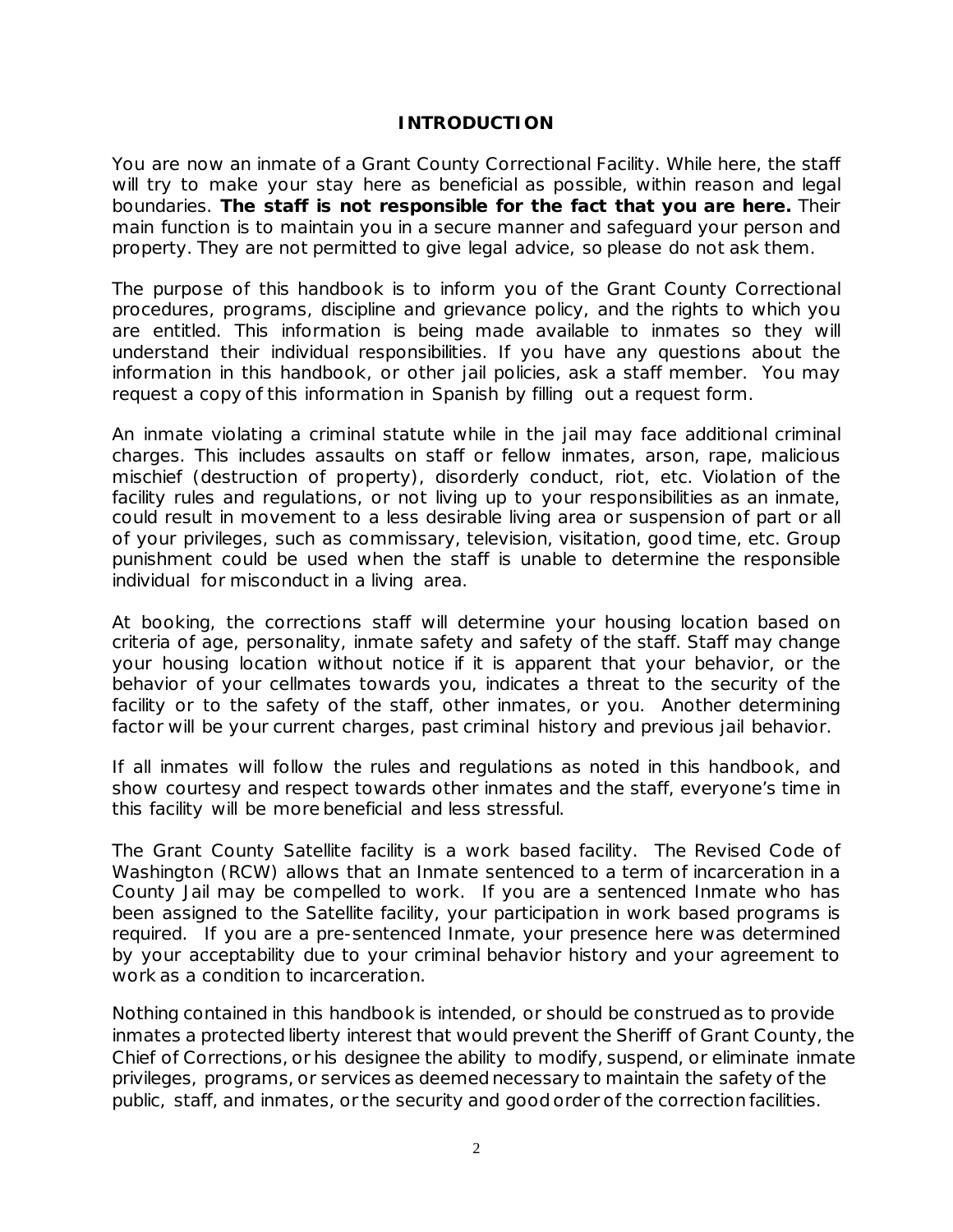# **SERVICES, PROGRAMS, PRIVILEGES**

#### **REQUEST FORMS**

KITE- a Request Form or "KITE" is the method used to communicate a written Question(s) and or Request. These can be used to contact corrections staff, the Chief Deputy, Lieutenant, Sergeant, Probation Officer, the Clergy, Courts, Attorneys, etc.

The "Section for Medical Request" is used when requesting medical services. See the "Medical and Dental" section of this handbook for further details.

\*\*If your request is of a personal nature, forward your request in the form of a letter sealed in an envelope with the particular person's name on it. Your request will be delivered to that person, unopened. Kites sent through the dorm kiosks are reviewed by staff and are not confidential. Written communication of a legal and confidential nature should be done by means of legal mail.

Property Release Forms- Theses forms can be completed at release when transferring to another agency, or if needed, to a family member or bondsman if approved by facility supervision for bail or bond purposes (See property release on page 8 for more information.)

Law and Motion Docket Packet- Staff will supply you with the proper forms upon your request. Upon completion of the Request for scheduling staff, will route your document to the proper court office.

\*Your request will be reviewed by a Judge and either granted or denied, depending on it's merits and need. The corrections staff has no bearing on the Judge's decision of approval or denial.

**\*\***Photocopying Requests must be made to your Attorney. The correction facility staff will not photocopy documents for inmates.

#### **MENTAL HEALTH, ALCOHOL, DRUG COUNSELING**

If you have a mental health, alcohol, or drug related problem and wish to receive counseling, complete a Request Form (Kite). Staff will then contact the appropriate agency or insure that your request is passed on to the appropriate agency. If the need is immediate, notify an Officer and contact will be made at that time.

Mental Health services while in Jail are for those inmates whose release date is near and they are interested in services once released. There will be no further recommendations for medications. If you were prescribed medications or received Mental Health services within the community previously, you will need to sign a release of records form, available from the medical clinic, so that our records may be obtained and evaluated. If you are having suicidal or homicidal ideations, please inform Jail Staff and a Mental Health Professional will be contacted to complete an evaluation. If you are interested in a Mental Health Evaluation and possible services upon release, please re-kite and address to MENTAL HEALTH.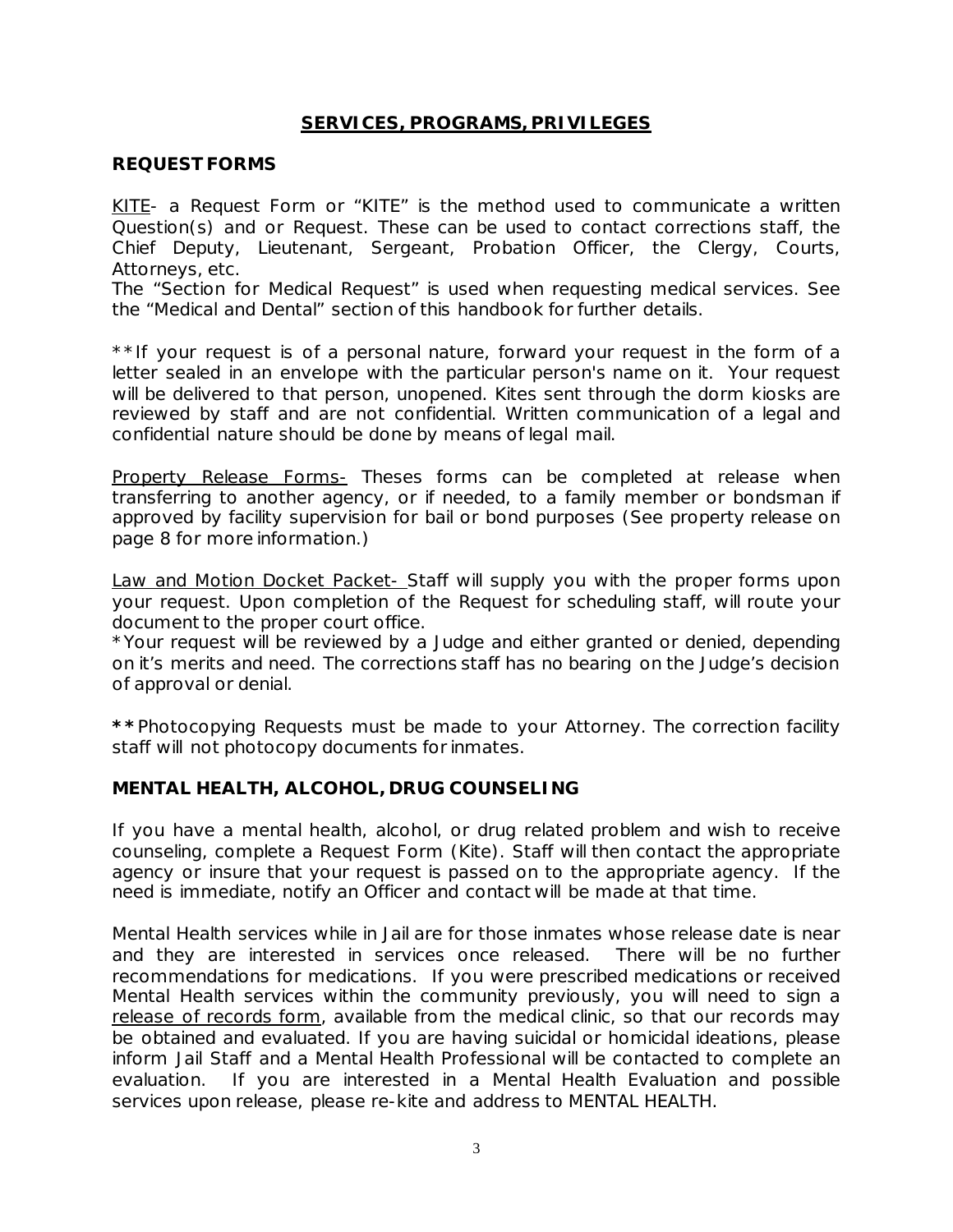#### **PROGRAMS AVAILABLE**

Religious services- Are available in the facility when Church/Chapel volunteers are available. Submit a Request Form if you wish to receive these services.

Catholic Charities Counseling- This is a service that is offered to those that are in need of someone to talk to in regard to mental health issues.

#### **PRIVILEGES**

#### **TELEPHONE/VIDEO CALL KIOSKS**

A kiosk is available in each Dorm Common Area where voice calls or video calls may be made, or video messages may be sent. All communication through the telephone/video kiosks are recorded and must be to individuals who have a prepaid account through the facility private carrier, Homewav, or phone time purchased through the facility commissary system. Information is posted in your dorm with instructions to assist you in use of the inmate telephone/visitation/messaging system.

As indicated above, phone time may be purchased through the weekly commissary orders in \$5, \$10, or \$20 dollar increments, or family and friends can add money to your account by calling 1-844-394-6639 or by going to https://app.homewav.com.

You will need your pin number to make a phone call. This pin number will be given to you at the time of booking. It is very important to keep your inmate telephone and commissary PIN numbers confidential. Do not tell other inmates your PIN numbers, or leave personal paperwork containing your PINs out where other inmates might read it.

Use of another inmate's telephone or commissary PIN number and/or telephone account may result in a sanction for a facility rules violation, or may cause criminal charges to be filed against you. Make your telephone/video calls as brief as possible, so that others may have an equal chance in its use. Calls are pre-set to a 30 minute duration. Use of the telephone/video visit unit is considered to be a privilege. Abuse of telephone/video call privileges or equipment will result in the loss of use.

Personal use of the facility telephone/video visitation system is a privilege, not a right. Both the called party and inmate are expected to conduct themselves in an appropriate fashion at all times during a call or video visit. Vulgar or inappropriate conduct and/or speech may result in loss of the privilege for a specified period of time, or possibly indefinitely depending on the violation or a continued history of conduct violations.

Inmates and video call visitors shall be visually identifiable and the faces cannot be covered or obscured. Religious headgear shall not interfere with the verification of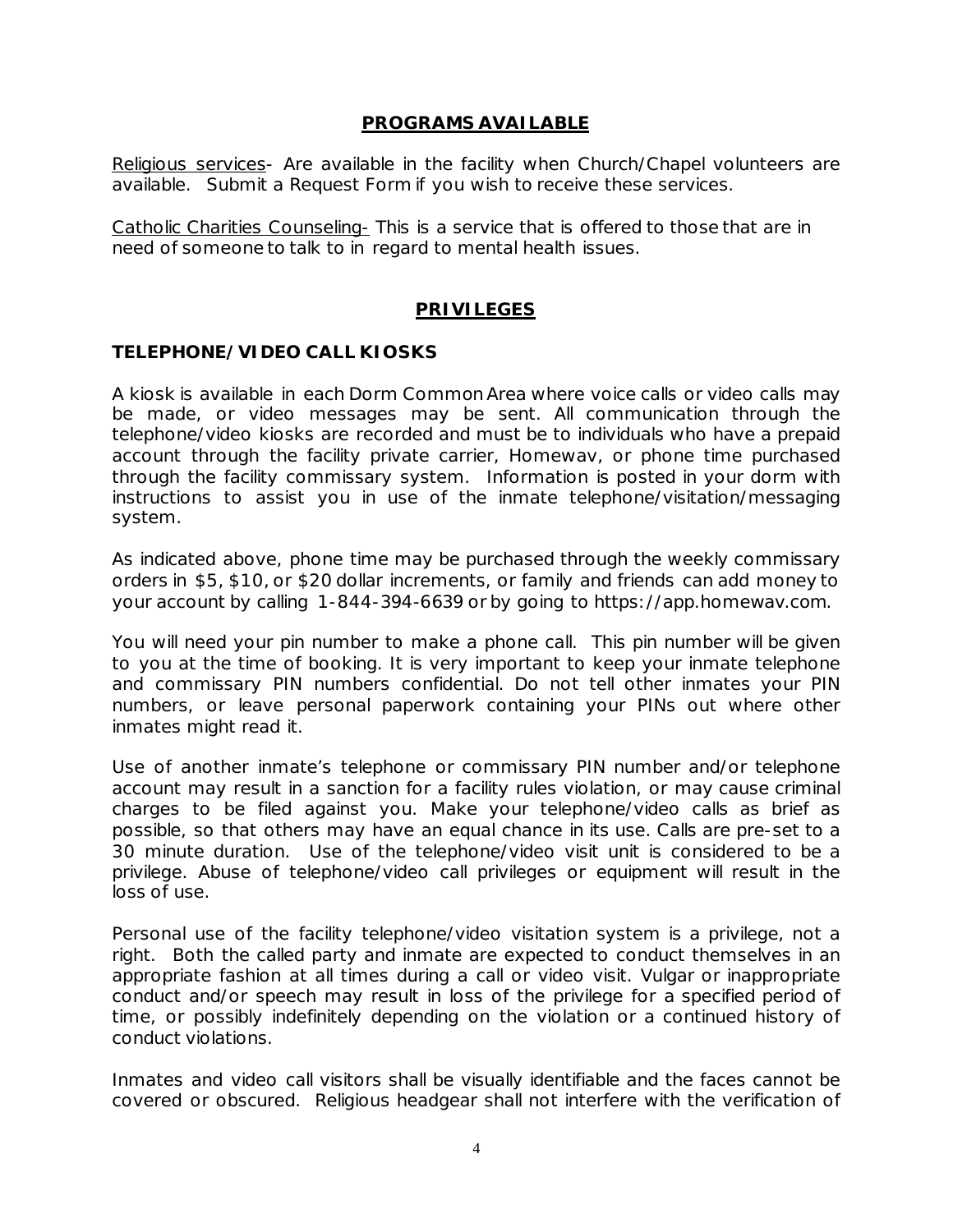a person's identity. All persons attempting to register are subject to approval by jail staff before being allowed to visit.

Inmates and video call visitors shall be properly dressed at all times during their visit, there will be NO NUDITY PERMITTED. No Lingerie, swimsuits, see-through, provocative or tight fitting clothing will be allowed during the visit. Any removal of clothing shall result in immediate termination of the visit and the inmate may be subject to disciplinary action. Video calls shall be live-monitored and randomly reviewed from recorded files by visitation staff and other staff members as designated by the Chief of Corrections.

There is no expectation of privacy with any type of communication when utilizing kiosk services pertaining to video visitation, email, phone calls (audio and video), etc. All use of kiosk services are subject to recording, monitoring and retention. Inmates shall not use kiosk services to facilitate or conduct activities in violation of federal and state law, or the rules set forth in the Grant County Inmate Handbook.

Video call visitors are not allowed to record visitation sessions for any purpose. This will be considered a violation of the facility rules and will result in the immediate termination of the call (without notice). This may also result in the termination of future telephone/video call/ video visitation privileges, both onsite and home visits.

Except in verifiable emergencies, this jail will not accept incoming calls or messages for inmates after the first 24 hours of incarceration. Messages within the first 24 hours will be taken, within reason.

#### **ON-SITE VISITATION**

On-site visiting hours are posted in each dorm.

All on-site visitors must be 18 Years of age with government issued photo ID or driver's license, or must be accompanied by a parent or legal guardian. All visitors must be able to provide identification.

Inmates are allowed up to 3 hours of on-site visitation each week. Attorneys, clergy, probation officers etc. may visit at any reasonable hour, and will not count toward the weekly visitation limit. Any requests for on-site visits outside of the above posted times will require compelling circumstances, and must be approved by the Sergeant, Lieutenant or Chief of Corrections.

If you have been an inmate of a Grant County Correctional Facility, you may not participate in an on-site visit with an inmate in the jail until you have been out of the facility for 6 months. An exception may be made for immediate family members such as parents, siblings, grandparents, children and spouse. Aunts, uncles and cousins are not considered immediate family. The immediate family exception does not apply to family members currently charged with a criminal violation of any type.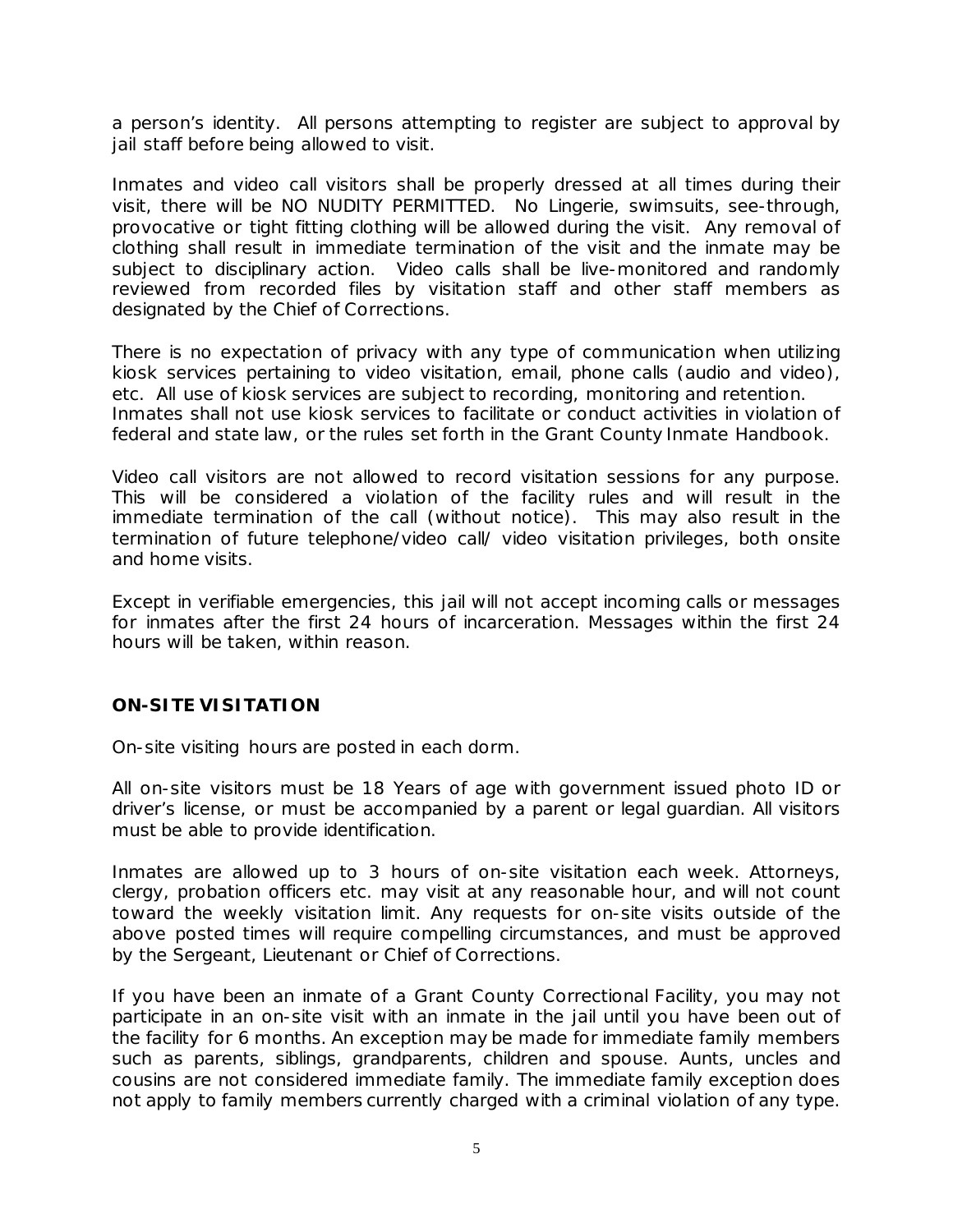You will also not be allowed any on-site visitation with any family member currently incarcerated in a Grant County Correctional Facility.

Visitors are not allowed to record visitation sessions for any purpose. This will be considered a violation of the facility rules and will result in the immediate termination of the visit (without notice). This may also result in the termination of future visitation privileges, both onsite visits and video calls.

Any visit where the visitor schedules with one inmate, but in turn visits another inmate will result in the visit being terminated without notice. This may also result in the termination of future visitation privileges, both onsite visits and video calls.

Visitors are only allowed to visit the inmate they are scheduled to see, other inmates are not permitted on the visit for any length of time. This will be considered a violation of the facility rules and will result in the immediate termination of the visit (without notice). This may also result in the termination of future visitation privileges, both onsite and video calls.

Visits may be interrupted or cancelled at any time at the discretion of the on-duty supervisor pending the activities and events of the facility.

#### **NEWSPAPERS**

The Columbia Basin Herald is provided on a daily basis excluding: Saturdays, Sundays and Holidays. These newspapers are for all inmates. Newspaper articles are not to be torn out, or the newspaper mutilated in any way. Destruction of any part of the newspaper could result in the loss of newspaper privileges to the entire Dorm. Newspapers will be traded out for the next issue.

#### **ELECTRIC RAZORS**

We offer Electric razors which are available according to the schedule posted. This can be found at the end of this handbook. All razors will be picked up and returned at lights out or at staff direction.

We offer disposable razors at our satellite facility which are available according to the schedule posted in each dorm. All razors will be collected prior to lights out or at staff direction.

**\*\*\***Any alteration or misuse of, or damage to razors, could result in the inmate's loss of razor use for a determined period of time. Cases of repeated alteration, misuse or damage could result in loss of razor use indefinitely.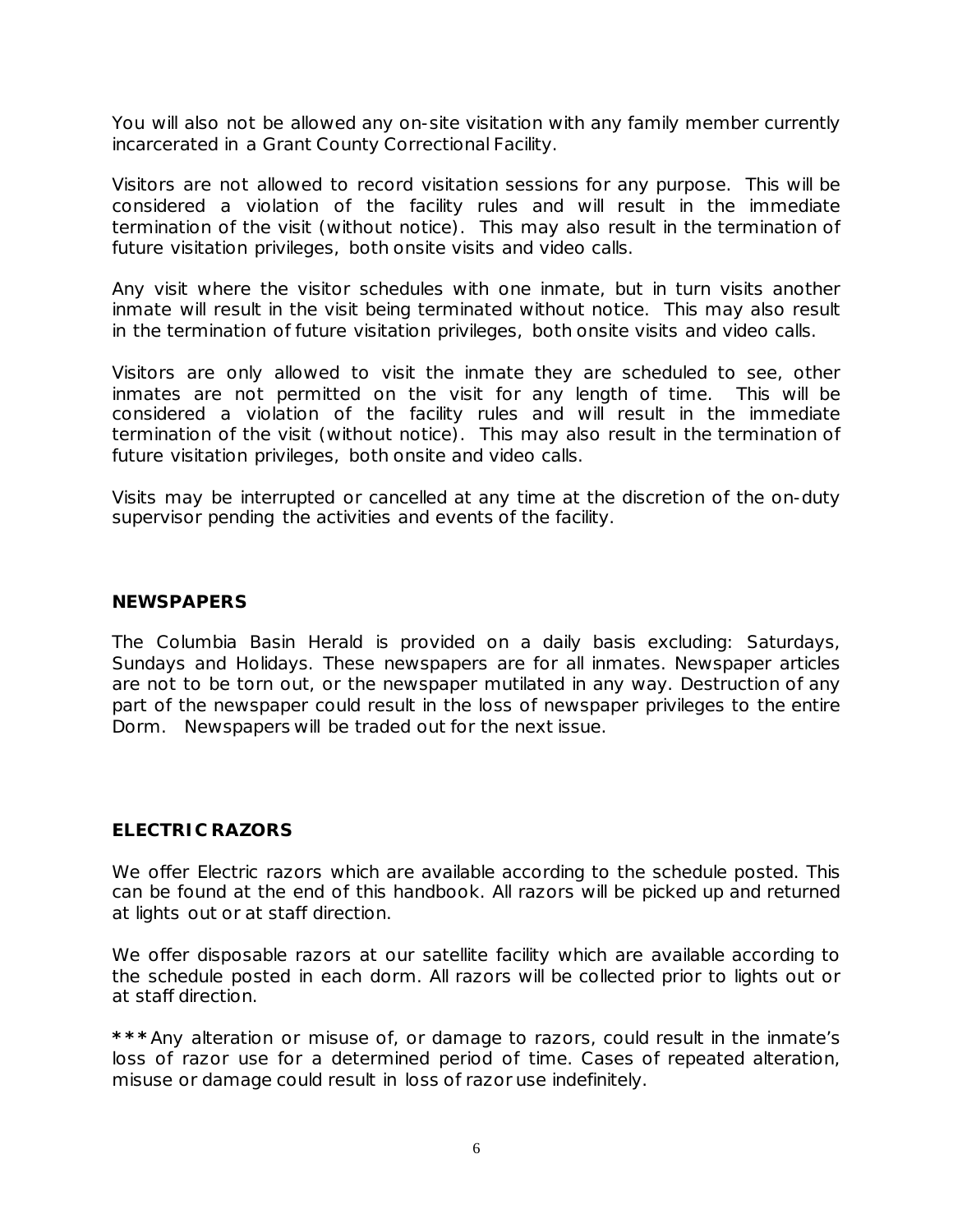# **LEGAL LIBRARY ACCESS**

The Grant County Jail provides inmates acess to a Legal Kiosk to look up a variety of legal information. (i.e., state and federal laws, court rules, legal decisions, legal definitions, etc.). The Legal Kiosk is located on the dorm telephone/visitation kiosk.

#### **VOTING**

An inmate who will be in custody during an election and requests to vote by absentee ballot should complete an application. The completed application should be submitted to the facility Lieutenant, who will forward the application to the local election official.

#### **EARLY RELEASE CREDIT (GOOD TIME)**

You may earn up to five (5) days per month of early release credit (unless denied by the sentencing judge.) You can lose credit by disciplinary action, or not earn credit if removed from jail programs. Your release date is automatically reviewed to reflect good time.

#### **INMATE WORKER STATUS**

After sentencing, you are eligible for Inmate Worker status. The Staff and Supervisors will determine whether or not you will be given the opportunity, taking into consideration present and past behavior while incarcerated, and the risk of escape.

The duties of an inmate Worker may vary from working in the Kitchen, daily cleaning duties within the facility, assisting with visitation, Laundry, assigned work details at the satellite facility, etc. Any request by corrections staff to perform a duty will be required to be fulfilled. An additional incentive to becoming an Inmate Worker is an increase in good time credit. As an Inmate Worker, you may earn up to Ten (10) days per month of early release credit. If you are sentenced on fines, you will be given \$70.00 per day credit towards those fines.

#### **RELEASE FROM JAIL**

Your name will be called and you will be instructed to gather up all of your personal property and items issued to you by the Jail. All jail issued property will be inspected by a Corrections Officer, and any destruction of issued property could result in a citation for Malicious Mischief. You will dress in your own clothing and all your property returned to you. You will again be requested to sign for your property and your money. If you are released to another agency, your property and money will be bagged and transported with you to the other agency.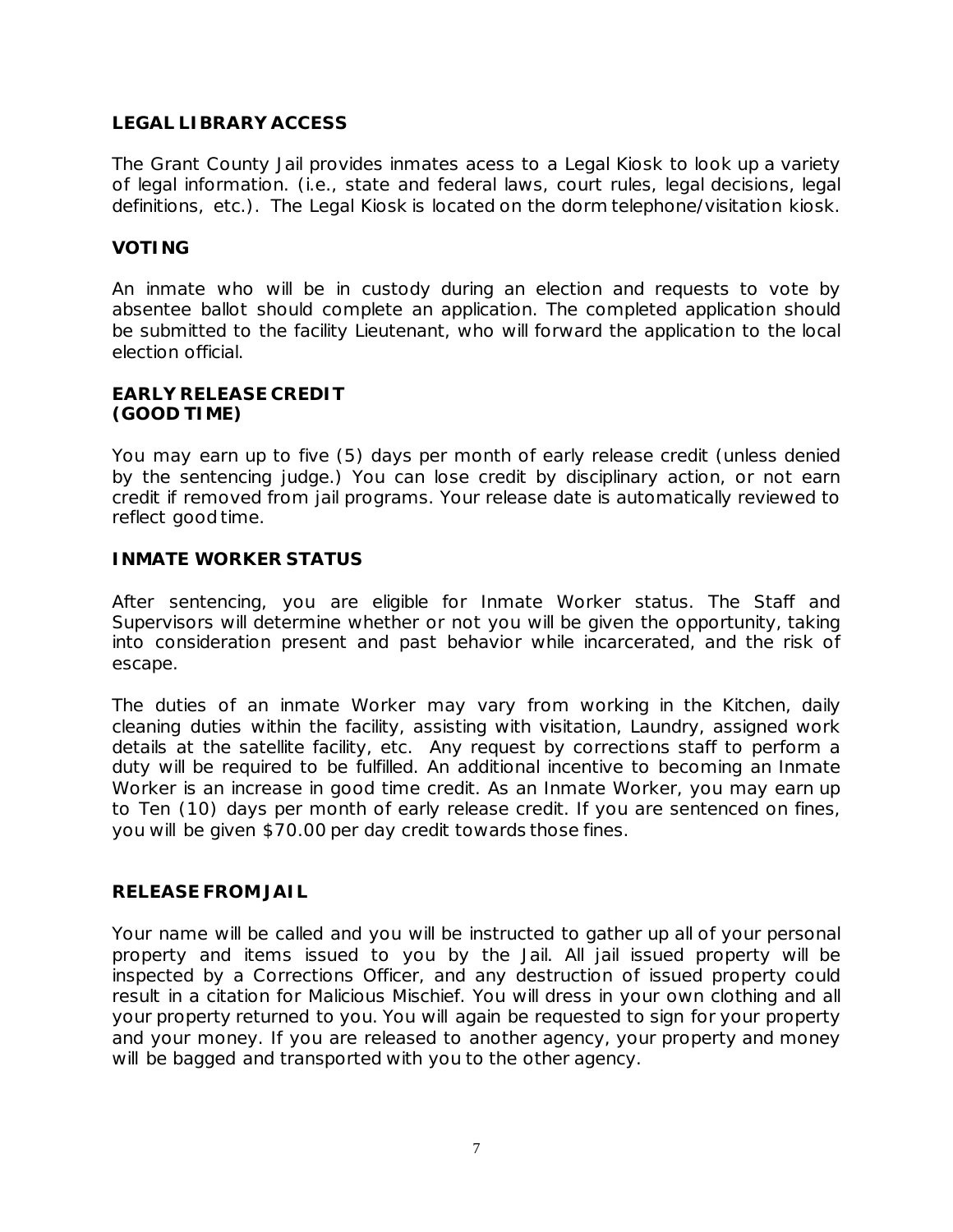# **MEDICAL AND DENTAL**

#### **\*\*FOR A MEDICAL EMERGENCY, IMMEDIATELY NOTIFY A STAFF MEMBER\*\***

In the event of an emergency in your cell area, get the attention of the Corrections Deputy by pushing the intercom button. When asked, state the nature of the emergency, using your dorm and cell assignment to identify your location. Stand away from the door so the Corrections Deputy may take the appropriate action. You are required to respond to the request of the Officer in a prompt and cooperative manner; this includes locking down in your cell until the situation is under control, or assisting the Officer in the care of the injured or ill inmate.

The corrections staff is trained in execution of emergency procedures and will direct you in the proper actions if your help is needed.

Medical sick call is provided according to the availability of the nursing staff. If you need medical attention, fill out the "Section for Medical Request" portion of the Request Form (KITE), to be forwarded to the medical staff for scheduling, if deemed necessary.

RCW 70.48.130 allows for emergency and necessary health care of an inmate while incarcerated. This same law allows Grant County to seek reimbursement of funds from any health care insurance or from the individual receiving such care. A copayment fee of \$10.00 will be charged to non-indigent inmates for certain medical services consistent with health care reimbursement practices in the Department of Public Health and in the community at large. Necessary medical services will not be denied or delayed due to the inmate's inability to pay, or pending a determination of financial responsibility.

#### **Co-payment fees will not be charged for the following services:**

| Initial Admission Physical | Infirmary Care                             |
|----------------------------|--------------------------------------------|
| Psychiatric Care           | AIDS/HIV, STD Testing and/or Counseling as |
| Work Release Examinations  | determined by a medical provider.          |

Co-payment fees accrued by inmates who are temporarily indigent will be maintained in accounts receivable, to be collected at a later time during the current stays of incarceration, if or when funds become available. Indigent status is determined when the individual has less than \$10.00 remaining on his account after deduction of the medical charge.

#### **MEDICAL SERVICES PROCEDURE**

You will not be given health care against your will, **except as necessary to prevent the spread of communicable diseases, to relieve imminent danger to your life or, in the case of serious mental health disorders, to prevent imminent danger to your life or the lives and safety of others.**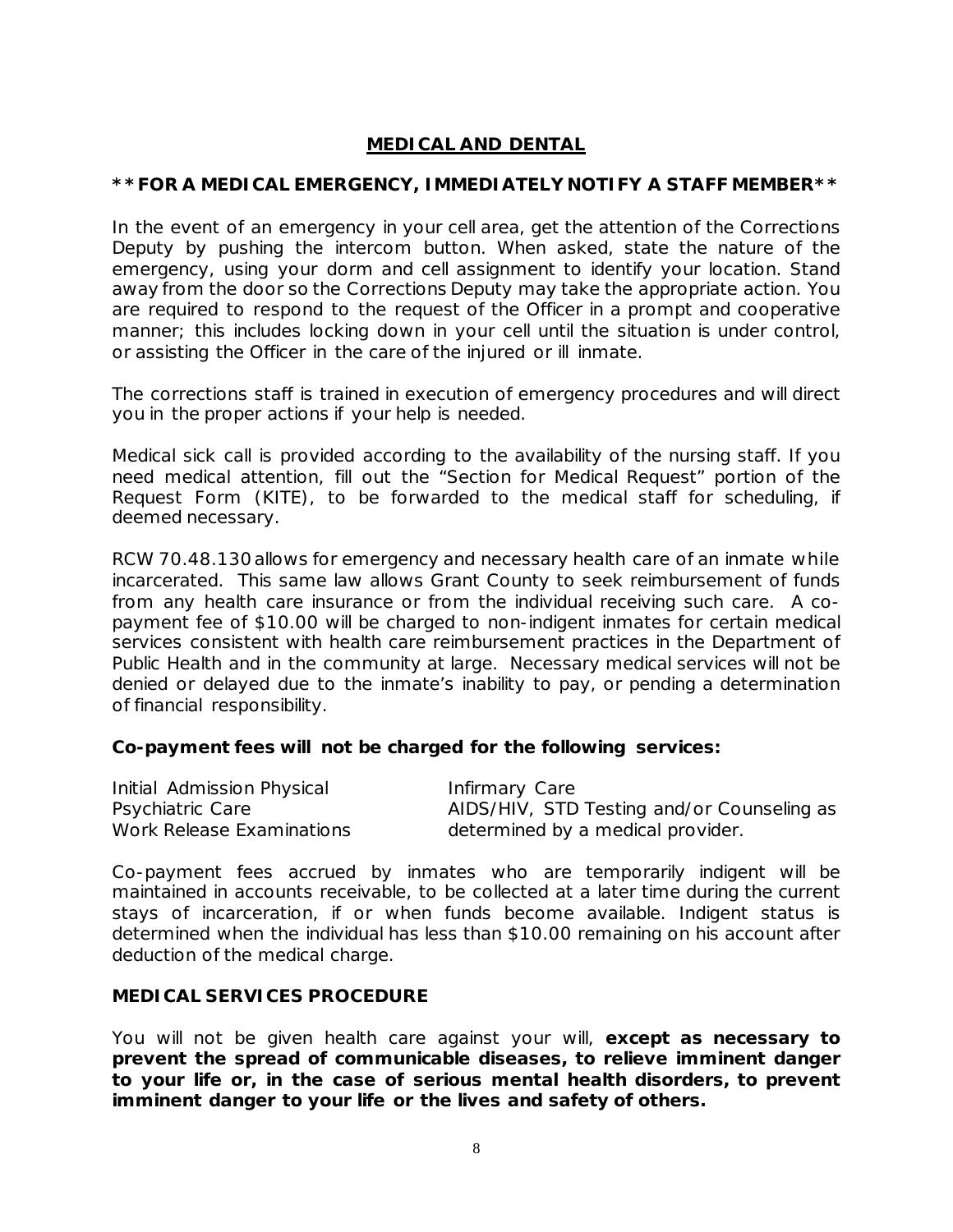Your personal prescriptions may be brought to the Jail in their original containers. Prescription items will be distributed to you if authorized by the Jail Physician.

All medication including aspirin, Tylenol, vitamins, anti-histamines, cough syrup, etc. must be taken in front of the Corrections Officer/Nurse distributing the item, except medications given to the inmate by medical staff for self-administration. These self-administered items must be kept in the inmate's cell at all times, or will be subject to confiscation by the jail staff. Medications not taken by the inmate in the proper manner will be discontinued by the physician, if determined unnecessary. Over the counter medications will require a medication request form be filled out and signed prior to the medication pass. Your inmate account may be charged for over the counter, and in some cases prescription medications.

The Jail does not provide medications for sleep.

#### **Taking medications prescribed for someone else is very dangerous and illegal.**

Medical Staff will distribute medications as scheduled (See schedule below). Officers are allowed to distribute medications when medical staff is not available.

• Times for distribution of medications are: 02:00; 08:00; 14:00; 20:00

# **DENTAL CARE**

Dental care will be provided to relieve severe pain, control or eliminate infection, or address a serious, health threatening dental condition. The necessity of such care will be determined by jail medical personnel, and scheduled at their discretion. Any requests for necessary dental treatment must be forwarded to medical personnel by means of a Request Form.

# **PROPERTY**

# **INMATE PERSONAL PROPERTY**

During the booking process, all of your personal property will be removed from you, inventoried and stored in a secure area. You will be given the opportunity to review and sign the property inventory form upon your discharge. After being admitted to a Grant County Correctional Facility, you will be allowed to keep the following items:

Addresses and telephone numbers

Legal materials

Religious reading material (soft cover only)

Prescription eyeglasses, hearing aids, contact lenses, dentures.

\*\*\*Medications will be given to Medical staff for review. This is to include medications dropped off at the front window \*\*\*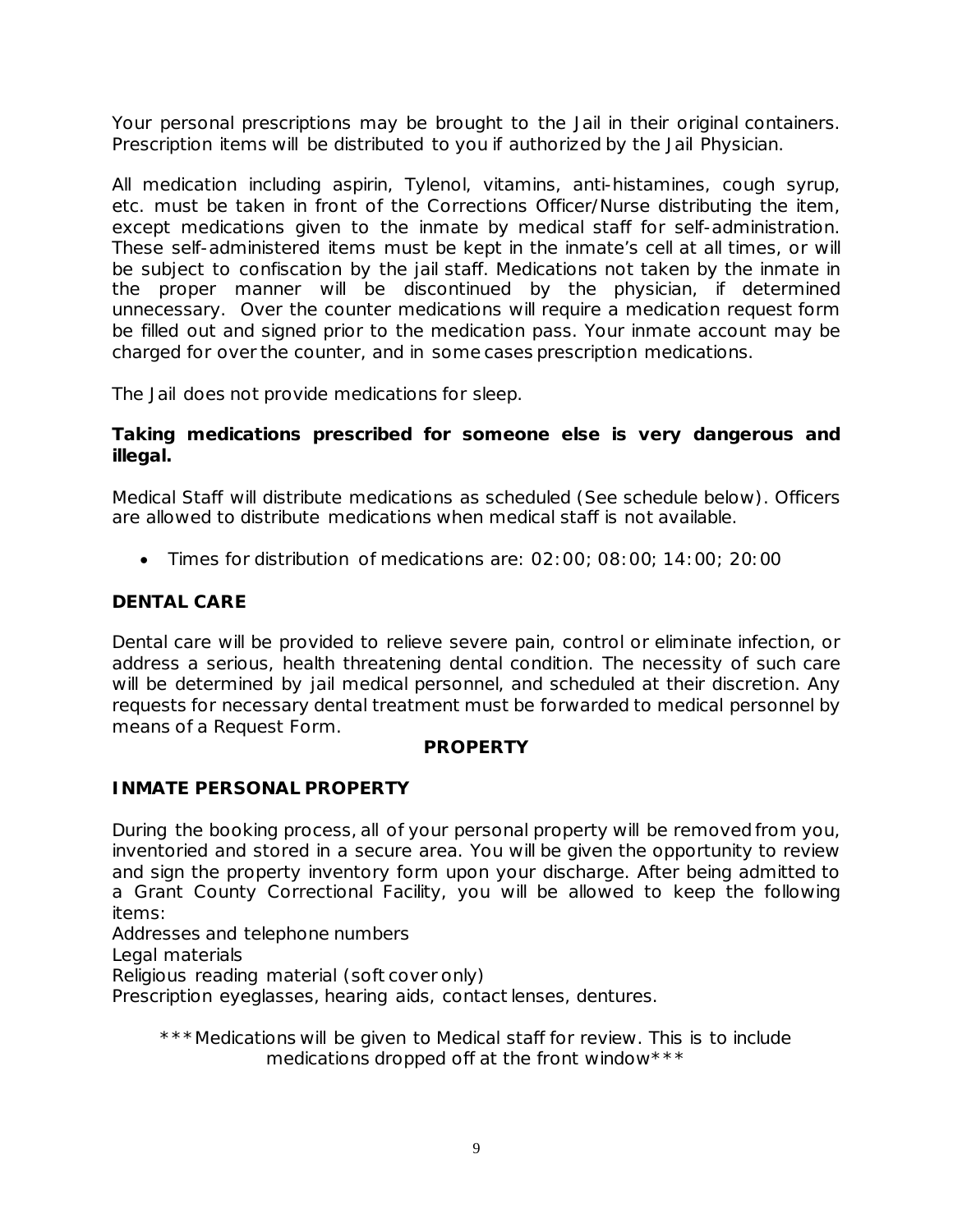#### **JAIL ISSUE PROPERTY**

Following the booking process, the corrections staff will issue items to you that will be checked out to you for your use. You are expected to care for these items and return them in good condition. If supplies issued to you are deliberately damaged, new charges may be filed through the Prosecutors office.

All washable items will be handed out at least weekly to be laundered as per your Dorm's schedule. All items laundered by the Jail will be cleaned and disinfected.

#### **PROPERTY RELEASE**

Property Release Forms are required to release any of your personal property to someone not in custody. The form requires your signature, the name and address of the person receiving the property, and a description of the property to be released. You have 5 days from the time of your arrival to release only those items that may assist you in obtaining bail or bonding out.

After the first 5 days, all property will remain in the Jail until you are released*.*

This same form is required to deduct funds from your account as payment for services rendered, such as notary services, payment of bail or court ordered fines, etc.

Each inmate will be allowed to release money from their jail account **one time only**, and only to an **immediate family member.** The only **exception** to this will be funds released to the Courts, Bail Bond Agencies, Legal Entities, etc.

You may only release property to someone outside this facility if you are being sent to prison, or to another county and you have too much property to take with you. You will need to fill out a Property Release Form including a description of the property to be released; the name and address of the person to receive the property, and your signature. They will have **30 days** to pick up the property.

To ensure proper accounting of your funds, the facility will only release your money upon your completion of a Property Release Form, noting the amount to be released, the name and address of the person receiving the money, and your signature. Money will not be transferred from your account to another inmate account.

All funds brought in by you or received in the mail for you will be placed into your inmate account. Unemployment checks will be verified to confirm that you were eligible for benefits during the time period covered, before being credited to your account. No personal, payroll, tribal, or second party checks will be placed onto your account. Any such checks will be placed, not cashed, into your personal property.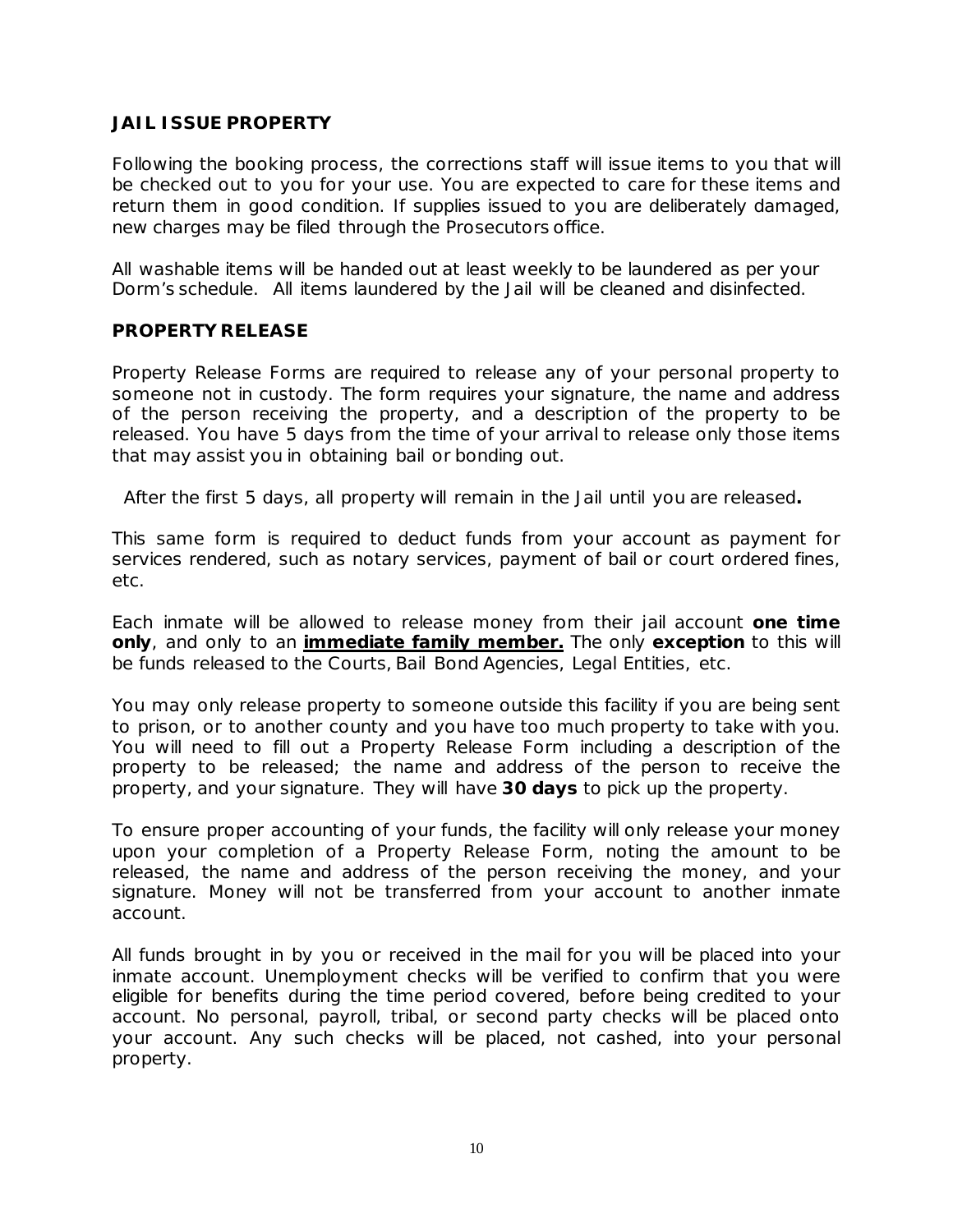#### **INDIVIDUAL PROPERTY ALLOWED IN DORM**

In addition, items purchased from the Jail Commissary and legal or religious material may be stored in the cell as long as it does not present a fire or health hazard. Additional items require the approval of the Jail Administration. All unauthorized items will be confiscated and the owners subject to disciplinary action.

#### **INCOMING MAIL**

Inmates of a Grant County Correctional Facility may receive unlimited mail. Mail from other correctional institutions will not be accepted. Incoming mail will be opened, inspected, and may be read to assist in the discovery and interdiction of contraband, and to protect the security, safety and other interests of the correction facilities. Mail that does not contain the sender's full name and return address will not be logged or delivered. The exception is mail from your attorney, the courts and government officials. Such mail will be opened in your presence. Excessive accumulation of mail in your dorm will be placed in your personal property. Privileged mail must be marked with the Court's or Attorney's office stamp and address and, cannot be taken through the front window unless from a confirmed attorney.

Packages from family members, friends, or others will not be accepted.

Publications which contain nudity or are deemed a threat, hindrance or are offensive in nature to legitimate facility objectives will be denied. All publications or books obtained from outside of the jail must be sent directly from the publisher or a retail bookstore.

Any money or items not allowed with you in your dorm will be placed in your personal property or inmate account, and you will be notified of its presence. Stamps or stamped envelopes received through the mail will be placed in your property.

Inmates shall be notified in writing whenever their mail is held or returned to the sender.

NOTE: Inmate mail or newspapers will not be accepted by corrections staff other than through the US Postal Service.

Any property received in the mail, which is not allowed in the facility, will be placed into your personal property until your release or, in some cases, may be returned to sender.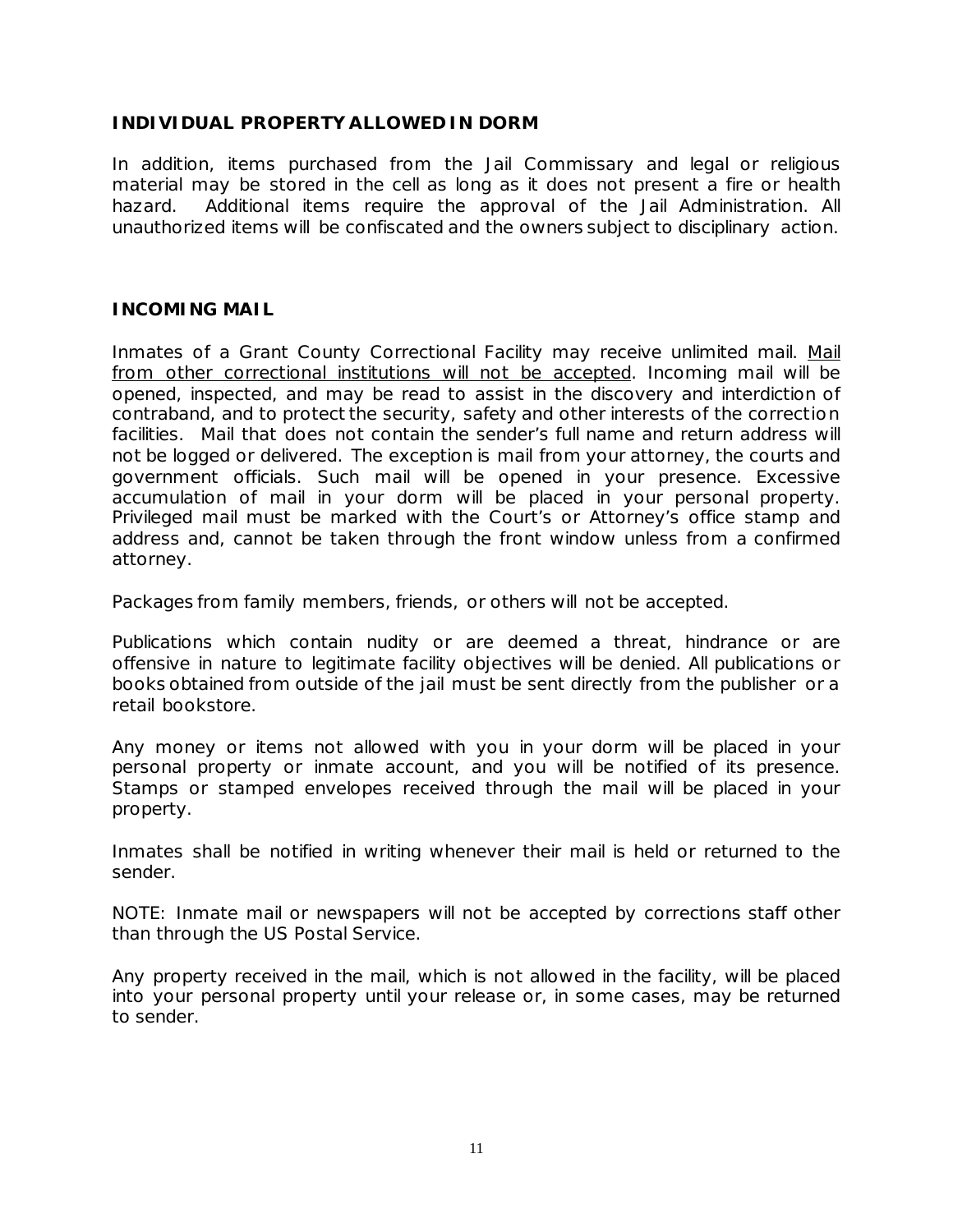#### **OUTGOING MAIL**

Outgoing mail will be picked up daily. Stamps and Stamped Envelopes may be purchased through commissary for inmates who are not indigent. An indigent inmate is one who has had less than \$10.00 cumulatively, posted to their Inmate Cash Account 30 days prior to the date of the request to send indigent inmate mail. Indigent inmates will be allowed to mail 12 letters per month at County expense and unlimited mail to their attorney or the courts. All outgoing mail, including privileged mail (courts, attorney's, elected officials, governmental offices, etc.) is sent through the United States Postal Service. All mail sent out of the facility must have the sender's full name, complete return address in the upper left hand corner. Without the above information, the letter will be discarded.

The Jail address is: Grant County Jail, P.0. Box 37, Ephrata, WA 98823.

You are not allowed to send mail to a person listed on your restricted visit list or involved in your active case. Attempting to send mail to someone on your list or involved in your case may result in a sanction. To have your restricted visit list updated contact your Defense Attorney. Also, attempting to send letters out in someone else's outgoing mail may result in a sanction.

Outgoing mail, other than privileged mail, may be opened and inspected.

Once you are no longer in custody in this facility, your mail will be returned to sender. Therefore, if you are expecting mail, it is your responsibility to contact the sender and notify them that you are no longer at this address.

#### **RECEIVING FUNDS**

Personal, payroll, tribal, or second party checks will not be deposited on your inmate account. Incoming money orders or cashier's checks (with the inmate as payee) will only be received through the US Postal Service. The funds will be receipted and credited to your inmate cash account. A copy of the receipt will be given to you with the incoming mail. This facility will not accept responsibility for cash sent through the mail and would strongly advise against such practices.

- Funds will also be accepted at the Lobby Kiosk,
- Online at [www.accesscorrections.com](http://www.accesscorrections.com/)
- Calling 1-866-345-1884

#### **COMMISSARY**

A commissary is available for the correctional facilities for your convenience. A listing of available items and their prices is provided in the dorm kiosks. You may place a commissary order once, weekly through the dorm kiosk. There must be adequate funds in your account before a commissary request will be filled and delivered to you. An account balance of your inmate funds is available on the kiosk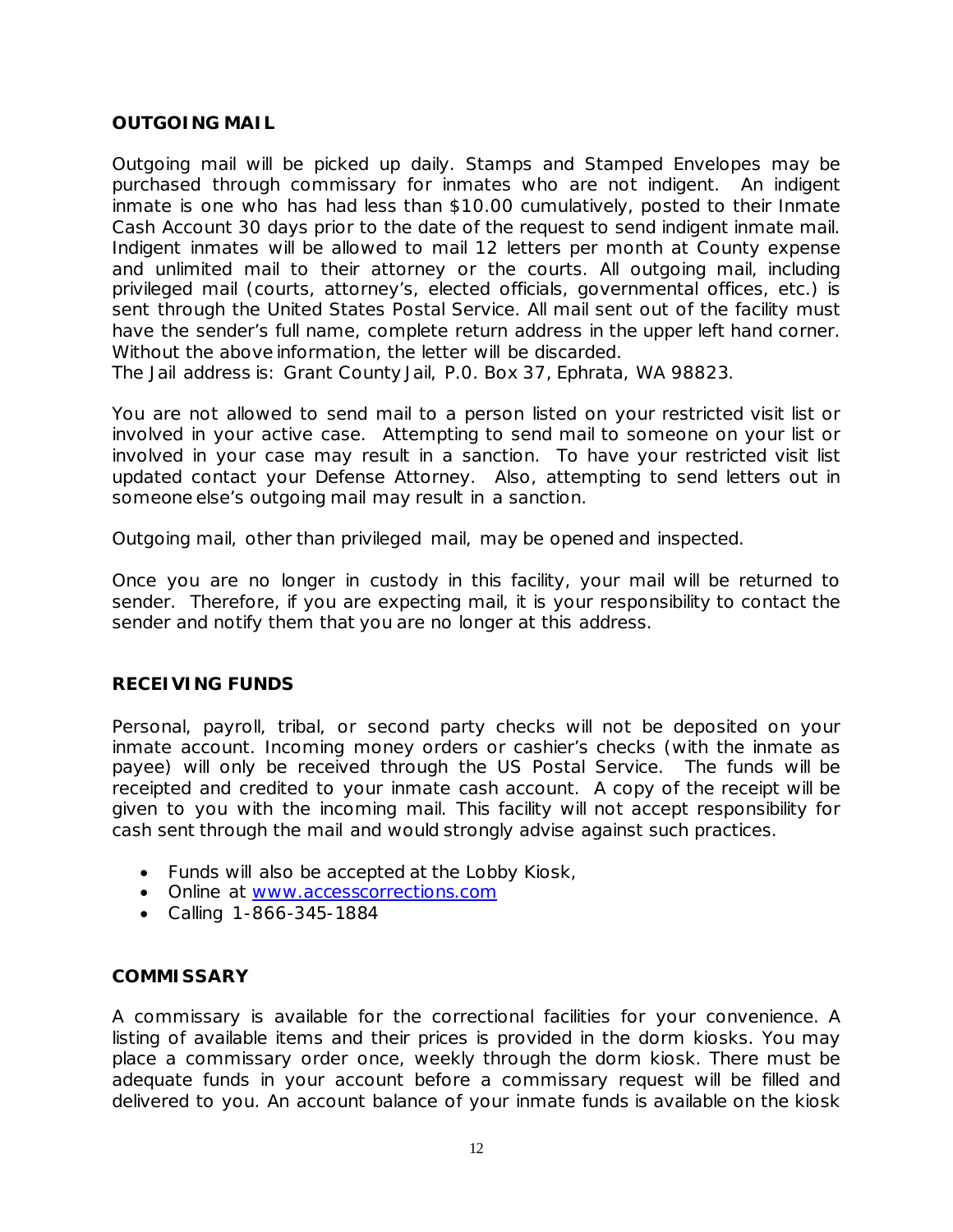for your review. Any order which exceeds the amount of funds on your inmate account will cause the entire order to be rejected.

Your commissary order will be processed on Tuesday and you will generally receive your commissary items on Saturday as staff time permits.

Late orders will be rejected, and either deleted or held until the next scheduled commissary order.

#### **COURT APPEARANCES/COURT MATTERS**

Trial clothing will only be accepted when it is determined that you are in fact going to trial.

#### **BENCH WARRANTS**

If you have been arrested on a bench warrant, your appearance in court will be on the first court day after your arrest. Bench warrants are issued because of an individual failure to obey an order of the court.

#### **FELONY ARREST**

If you have been booked on a felony charge, you will appear in the Grant County Superior Court on the first court day following your arrest. You will be advised of your rights, as mandated by law, and advised of the specific charges filed against you. You may be released on your own recognizance (PR), or have bond set as surety for your release. If a bond amount is ordered, your release is dependent upon payment of that bond amount.

#### **GROSS MISDEMEANORS, MISDEMEANORS, CRIMINAL, TRAFFIC**

Arraignments will be in the Grant County District Court on the first court day following your arrest. The court will advise you of the charges against you and your rights concerning the charges.

It will be determined if you wish to be defended by an attorney, and if so, if you qualify for a Public Defender. If you choose to hire an attorney, or a Public Defender is appointed to you, a future court date for entry of plea will be scheduled. The judge will then address whether you will be released on your own recognizance, or if you will be held pending payment of bail or bond.

If you choose not to be defended by an attorney, you may, at that time enter a plea of guilty or not guilty.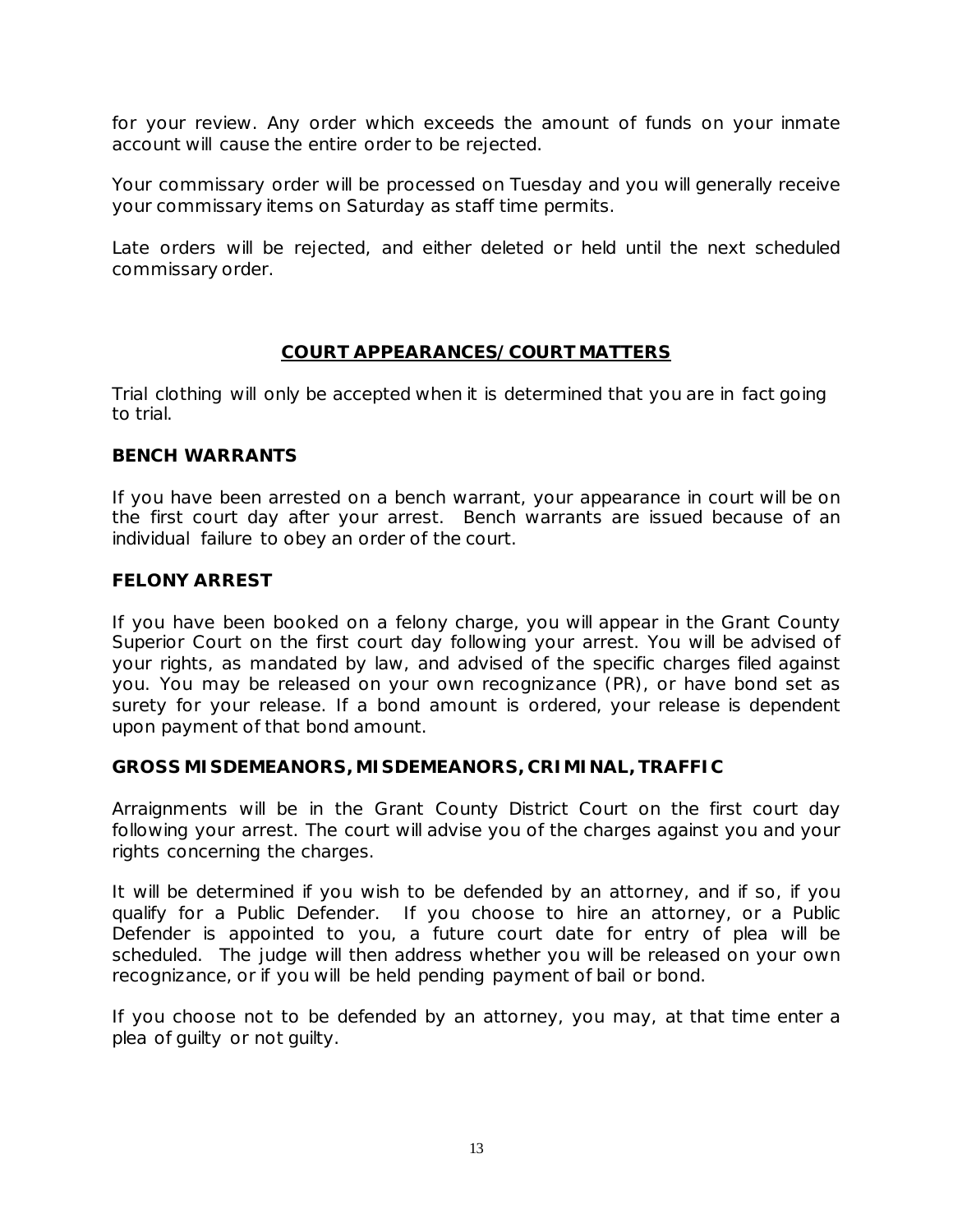If you plea "not guilty" the court may release you on your own recognizance, or set a bail or bond amount. In either case, a future court date will be set for your appearance.

If your plea is "guilty", and it is accepted by the court, you are subject to immediate sentencing. However, the court may continue your sentencing to a future date.

# **CIVIL WARRANTS**

Civil arrests differ from criminal in that they pertain to civil laws of the State Of Washington. Matters such as divorce, child custody and support, bankruptcy, etc., are included in civil law. Failure to comply with an order of the court in a civil matter could result in a warrant being issued for your arrest.

Civil warrants may or may not be bondable, depending on the charges involved or the orders of the court.

# **OUT OF COUNTY WARRANTS**

If you have been arrested on a warrant from a jurisdiction outside of Grant County, but within the boundaries of Washington State, and are not able to post bail or bond, you will be transported to the custody of the other jurisdiction on the next available transport date. If local charges are pending, transportation will be after disposition of all local charges.

# **OUT OF STATE WARRANTS**

If you have been arrested based on charges from another state, you are being held under the State Of Washington Fugitive Laws.

These charges have to be a felony and meet the criteria for arrest within the State of Washington Fugitive Arrest Laws. Since the charge is a state of Washington 'Fugitive" charge, you will have an appearance in Superior Court, appropriate bond set (if the court elects to set bond), and rights to a Public Defender, if you cannot afford to hire your own attorney. You will be requested to sign a Waiver of Extradition to allow your return to the State of jurisdiction. If you refuse, the State of jurisdiction will petition the court for a 30 day extension to obtain a "Rendition Warrant" or "Governors Warrant" from the Governor of the State of Washington, and a 60 day extension when the 30 days are exhausted.

Upon signing the Wavier of Extradition, or upon being served with the Rendition Warrant and your court appearance in Superior Court, the State of Jurisdiction has generally 10 days (except in capital cases, in which 120 days is allowed) to arrange for your transport to their state.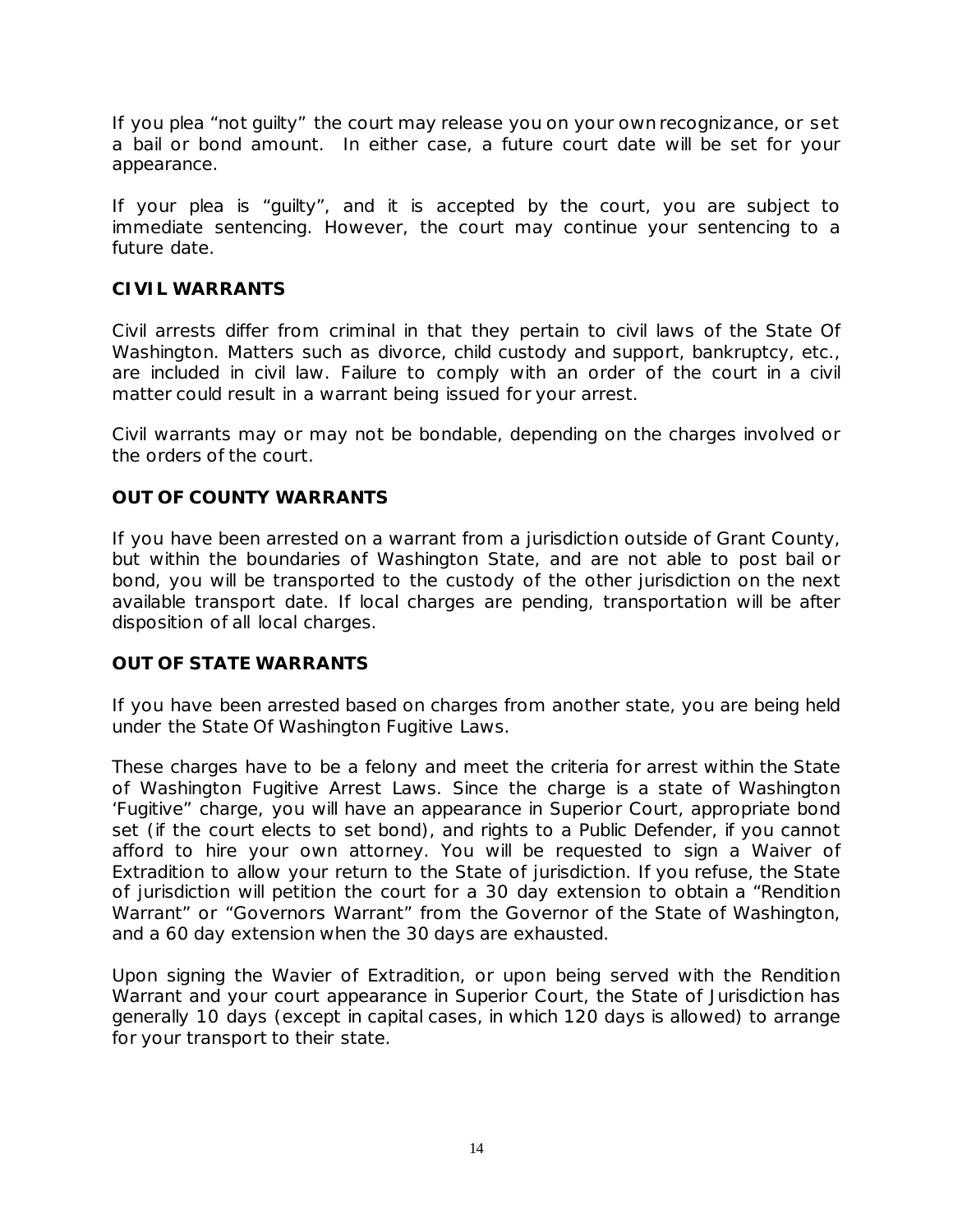# **DEPARTMENT OF CORRECTIONS (STATE CHAIN)**

The State Chain is used by the Department of Corrections to transport convicted felons to Shelton, the State Corrections Intake Center. Male inmates are picked up once per week. Female inmates are generally transported twice per week.

If you have pleaded guilty, or been found guilty of a felony charge, and received a sentence of more than one year (1 year and 1 day minimum), you will be placed into State custody.

When transported by the State Chain, they will allow you to take your funds, legal paperwork, and a plain wedding band (no stones). You will have to make arrangements to have the balance of your property picked up prior to your departure to the State Intake Center. Your property can only be held in the Jail for a short period of time (30 days) due to storage limitations.

#### **FEDERAL WARRANTS**

The Grant County Correctional Facilities are an approved holding facility for federal inmates (US Immigration, US Marshall). While detained within this facility, you are subject to the rules and regulations of this facility to the same extent as local inmates, even though these rules may be different than those of the federal institutions you are going to or are from.

#### **PUBLIC DEFENDERS AND DOC OFFICERS**

#### **PUBLIC DEFENDERS**

Grant County Corrections does not assign Public Defenders. When you have your initial appearance in court, if you request a Public Defender, the Judge will determine if you qualify for an attorney at public expense. If it is determined that you have sufficient funds to hire your own attorney, your request will be denied. If it is found that you do qualify, your case will be forwarded to the Public Defenders Office to have an attorney assigned.

Contact with the Public Defender is the responsibility of you and your assigned attorney. This can be accomplished by mail, telephone/video conference (the attorney may need to set up an account with the inmate telephone provider, Homewav), or by attorney visits to the facility. The corrections staff will not call or take messages to your attorney while he or she is in court. You are allowed free, unlimited legal mail while you are in this facility.

If you have pleaded guilty to a traffic or misdemeanor charge during your first appearance, and later determine that you require a Public Defender, submit a Request Form (Kite) to staff and it will be promptly routed to District Court.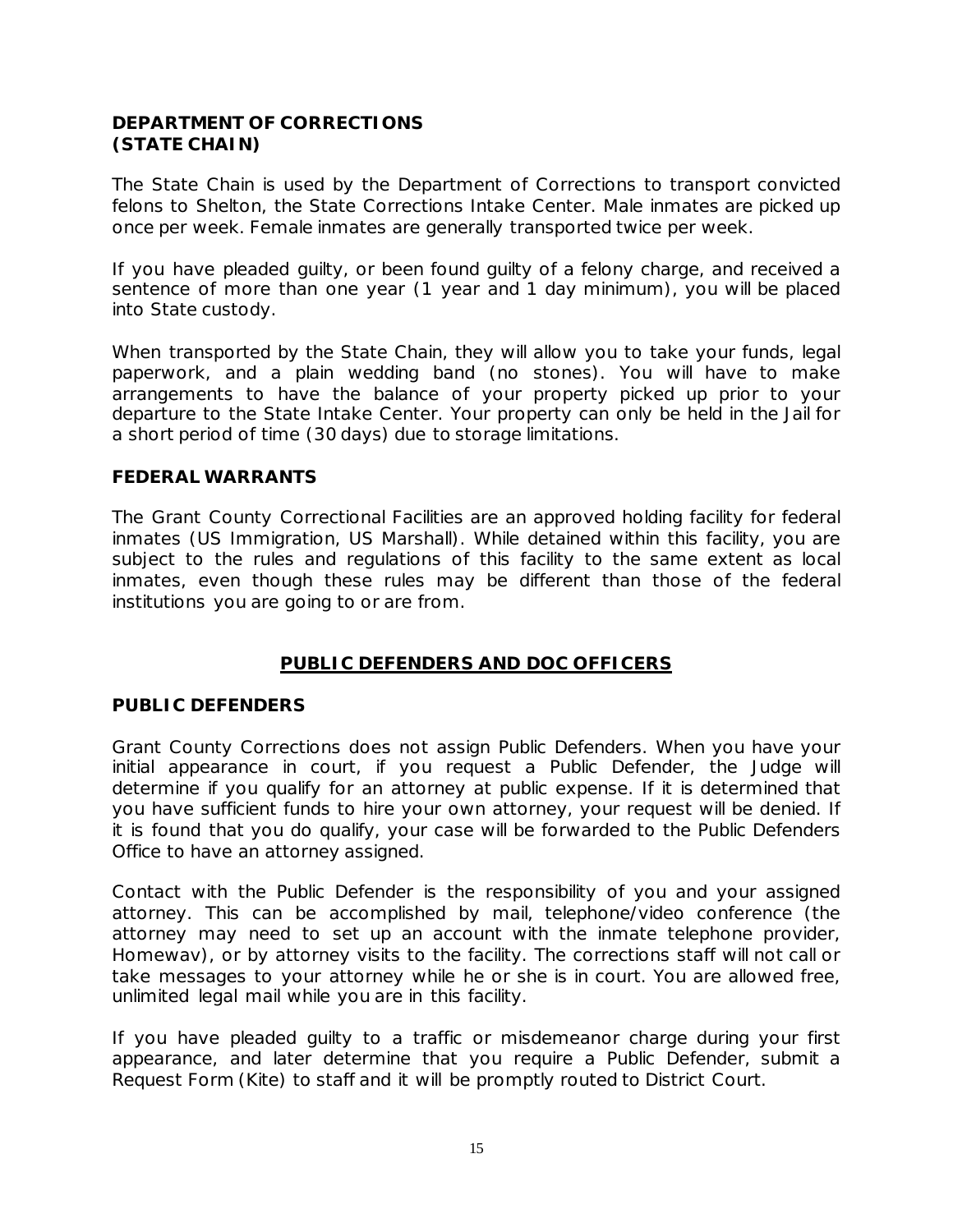# **DOC OFFICERS**

If you have been convicted of a felony charge and community supervision imposed, or if you've been detained for violation of your supervision, a Community Corrections Officer will contact you to inform you of your obligations, rights and as to any hearings that may be required.

If you would like to talk to your Community Corrections Officer, submit a Request Form "Kite" to the Jail Staff and it will be given to a Community Corrections Officer. Specify the name of your probation officer on the "kite".

#### **DOC Sanctions**

As of May 29, 2009, any DOC sanction imposed will no longer run concurrent to any sentence imposed by the courts. This is a Washington Court of Appeals decision that states to run these sanctions concurrent is a manifest error in the law.

#### **DORM LIVING**

#### **INMATE CONDUCT**

Besides observing all applicable laws, inmates are required to abide by the rules and regulations of the facility. These rules and regulations have been designed to ensure the orderly operation and security of the facility, safeguard the person and possessions of the inmates, protect the rights of both inmates and staff, and make living in a custody setting bearable.

In cases where you are assigned to a Dorm without individual cells, or assigned to a 2-man cell, it is important to abide by these rules and to respect the other individual(s) privacy and rights to the greatest extent possible.

As an inmate in this facility, you will be expected to clean your cell regularly, and to actively participate in the cleaning of your Dorm. This will be accomplished by the following:

- 1. Ensuring that your bed is made and free of dirt, dust or food particles.
- 2. Dusting and wiping the writing counter.
- 3. Sweep and mop the cell floor.
- 4. Clean the toilet/sink free of soap scum and build-up on all surfaces.
- 5. Clean the cell mirror free of smudges, dirt and dust.
- 6. Neatly fold and stack any clothing or reading material not is use.
- 7. Photos, magazine pictures, etc., will be displayed on the reading bench only and will not be hung on walls, doors, windows, lights, mirrors etc.
- 8. Clean the cell walls and doors as needed to keep them free from dirt and grime. Affixing anything to walls, doors or light fixtures is prohibited.

#### **These cleaning measures are required for hygienic reasons to inhibit the spread of diseases and infestation of insects.**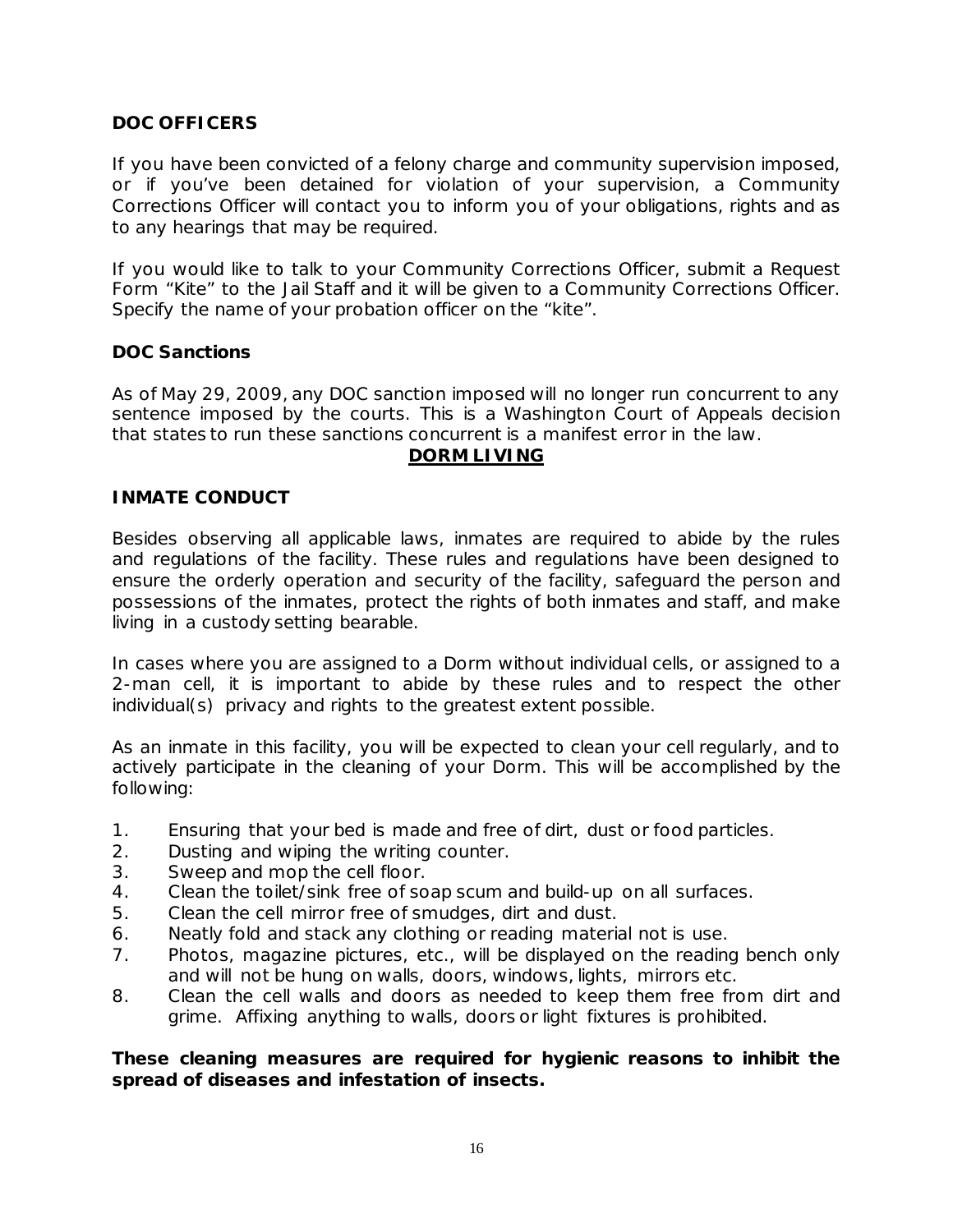Other basic rules of Dorm living to observe are:

- 1. Reasonable quiet will be required at all times. Banging, yelling, loud whistling, excessive volume on the television is prohibited.
- 2. The Emergency Call button is for emergency purposes only. Misuse of the Emergency call button for non-emergency situations may result in a sanction. Staff is required to conduct audio/visual cell checks and anything observed via audio or visual checks may be subject to discipline and/or criminal charges.
- 3. A reasonable time limit in showers and dorm use toilets should be observed to allow everyone equal use.
- 4. Each inmate will do his share in regard to stacking and handing trays out of the dorm after meals.
- 5. All inmates in the dayroom area must have their coveralls or authorized workout attire on at all times. Work out attire will consist of either a t-shirt and blue commissary shorts or t-shirt and coveralls at the waist. **Except at the Satellite Facility**, Coveralls will remain pulled up and buttoned up at all times when off your bunk. (Commissary shorts are not authorized attire at Satellite Facility)
- 6. Nothing is to be worn around your head or neck

#### **Satellite Facility Specific Dorm Conduct**

1. Towels and Mesh Laundry Bags will be hung up on your bunk against the wall.

2. No Showers after lights out to until after breakfast has been served and no showers between 8 A.M. and 9 A.M.

3. Only two mattresses are allowed per bunk as determined by staff. Mattresses will not be used on the floor or swapped from bunk to bunk without Staff Approval. Mattresses will not be folded in such a manner as to damage them.

#### **RULES AND REGULATIONS**

#### **MINOR VIOLATION AND PROCEDURES**

MINOR violations are handled by any jail staff member, and may result in restriction to your room and privilege loss, repeated commission of MINOR violations will be handled as a MAJOR violation. Your third minor violation will be treated as a MAJOR violation.

If you are charged with a MINOR violation, you will be verbally advised of the action you took which was a violation, and what minor rule you are alleged to have violated. The staff member will follow up your verbal notification with a written infraction within 24 hours but preferably prior to the end of the sanctioning staff members shift.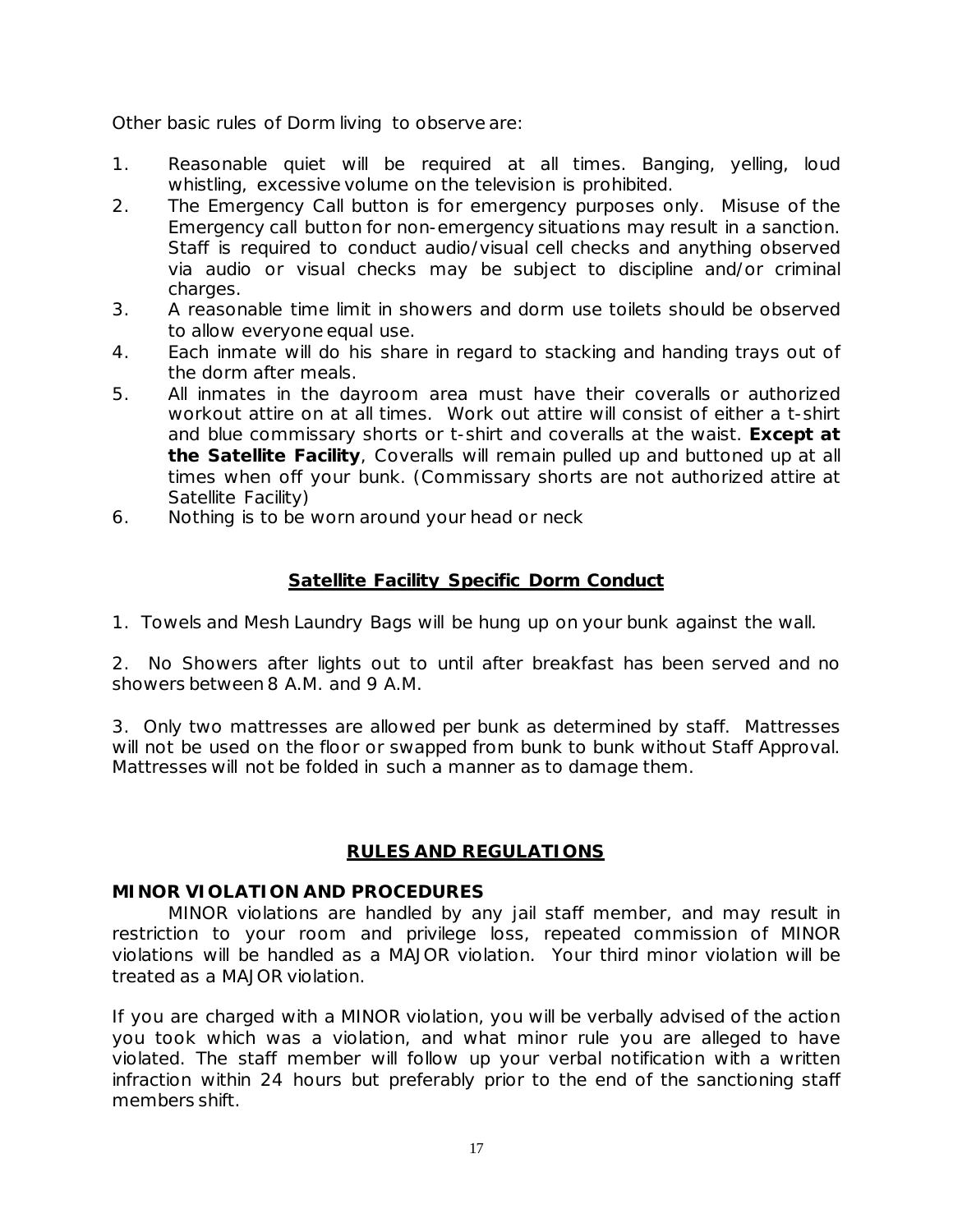The staff member will advise you what sanction he/she feels is appropriate to the violation, and will advise the Shift Supervisor of their decision. The Supervisor as an impartial third party will review the facts and has the option of directing a modification to the sanction if they deem it appropriate.

# **MINOR VIOLATION APPEALS**

As an inmate sanctioned with a minor violation you can request an informal review of the sanction within 24 hours from the date and time listed on the sanctions. Reviews will be addressed to the supervisor approving the sanction. Requests for an informal review will be sent on an Inmate Grievance Form to the supervisor listed on the sanction. The sanctioning supervisor will answer your request on the Inmate Grievance Form and return it to you. Any request for informal review will not necessarily delay the actions of the sanction from being carried out.

# **SANCTIONS MINOR**

- 1. Verbal counseling, warning or reprimand
- 2. Written warning or reprimand
- 3. Confinement to room not to exceed 2 consecutive days loss of hour out.
- 4. Loss of recreation up to 14 days.
- 5. Loss of privilege for up to 14 days (Example: telephone, television, personal mail, etc.) (legal visits and privileged mail shall not be denied)
- 6. Loss of ability to order commissary, up to 14 days.
- 7. Loss of personal visitations up to 14 days.
- 8. Work assignment or extra work assignment.
- 9. Any action deemed appropriate by the floor officer and no more severe than those listed above.
- 10. Third minor violation will be treated as a major violation (MAJ 108)

# **PROHIBITED ACTS - MINOR**

- 1. Failure to keep living area neat and orderly, or to participate in cleaning requirements.
- 2. Failure to maintain adequate personal hygiene.
- 3. Whistling, pounding, loud singing and/or shouting is prohibited.
- 4. Communication with inmates or visitors by verbal or written means, other than by authorized means, is prohibited. (This includes communication with other inmates through the upper tier doors verbally, or by written means or conversing with the public or other inmates while on a work detail).
- 5. Inmates will return all trays, bowls, and uneaten food items at the end of each meal. All food served during meal times will either be consumed or removed with the food trays. This includes fruit, bread, desserts, and condiments.
- 6. Passing notes or letters from one dorm to another outside of normal guidelines.
- 7. Repeated swearing or use of vulgar language.
- 8. Running, rough housing or horseplay in the facility, on facility grounds, or while on work details.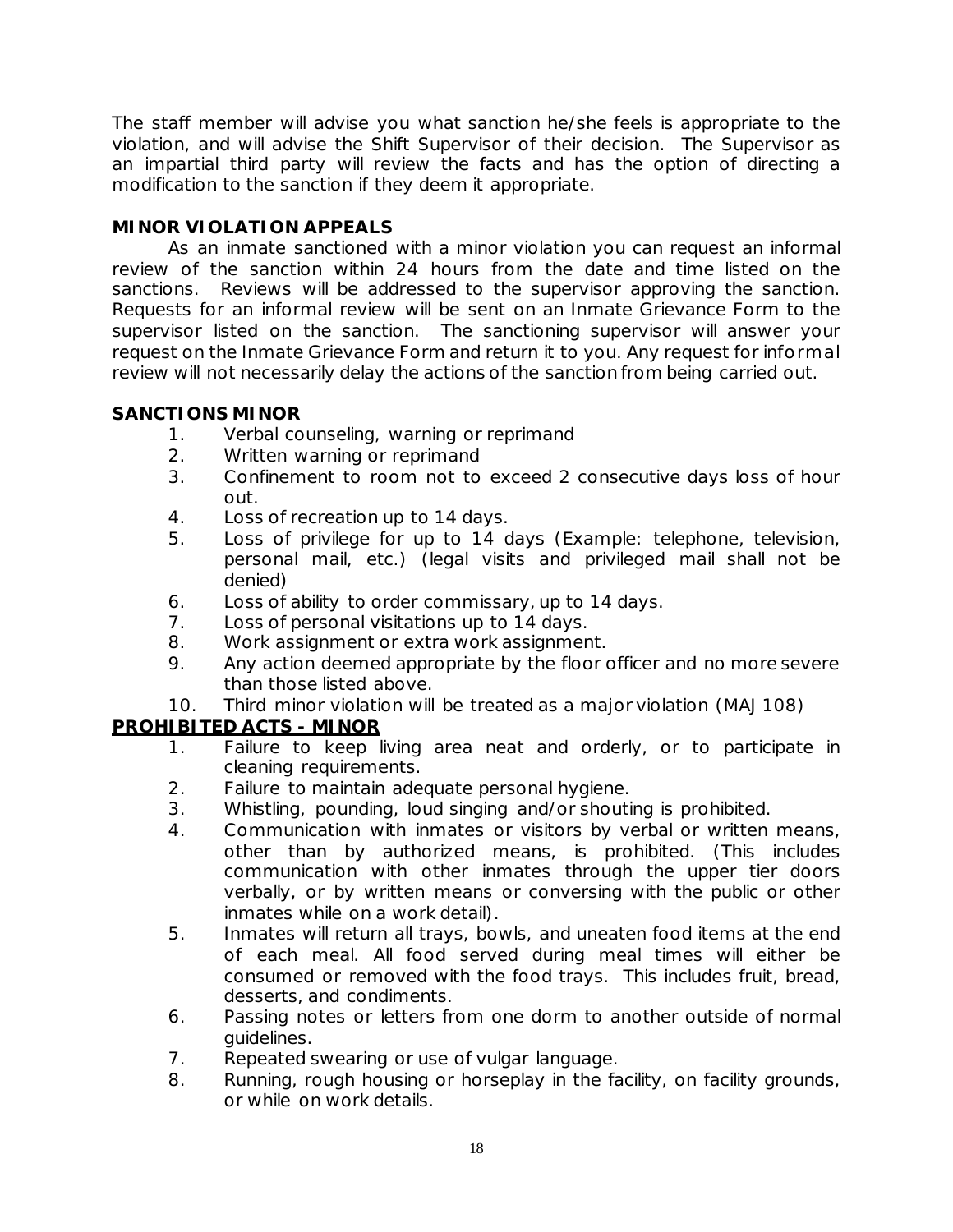- 9. Failure or inability to fulfill, accomplish, or abide by any legitimate request of staff or the standards set forth in the inmate handbook.
- 10. Encouraging other inmates to violate facility rules.
- 11. Interfering with staff in the performance of their duties.
- 12. Lying or knowingly making a false statement to staff.
- 13. Excessive use of call buttons for non-emergency purposes.
- 14. Possession of nuisance contraband (commissary item packaging and containers, excessive newspaper and/or magazine photo's, articles, etc.)
- 15. Not being in your bed, or making excessive noise after lights out.
- 16. Hanging, gluing, taping, tooth pasting or affixing anything to walls, doors, fixtures, furniture, or equipment.
- 17. Use of another inmate's stamps (This is also a violation of RCW 9A.56.020 Theft) or including a letter in with another inmates mail.
- 18. Any conduct or actions deemed to be a minor offense in nature that interferes with the orderly operation of the facility as determined by the facility staff.
- 19. Looking out of the dorm windows while walking by them, or while shaving is prohibited. Looking into others Dorms from the hallway is also prohibited.
- 20. Contacting or attempting to contact Witnesses/Victims/Suspects involved in an active case through direct or indirect means.
- 21. All inmates will be properly dressed when out of their dorm/cell, or in the day room. It is required that inmates will wear their Jail coveralls when outside their dorm/cell, or in the day room. All inmates will be required to either wear either sandals or shoes when outside their dorm/cell, or in the day room.
- 22. Climbing, sitting or hanging on railings or table tops is not allowed for sanitary and safety reasons.
- 23. Inmates will not be allowed to switch cell/bunk assignments without prior authorization from a Jail Staff Member.

# **MAJOR VIOLATIONS AND PROCEDURES**

MAJOR violations are considered serious offenses and may result in transfer to Disciplinary Segregation, loss of good time, and extended restriction of minor disciplinary measure. A major violation is defined as the violation of any law of the State of Washington, to include any act that threatens or causes harm to another person, or violation of any of the major rules listed in the inmate handbooks for the Grant County Jail and Satellite Facility.

Staff members will identify the violation, and if immediate action is necessary, will take that action. In some cases, an individual or dorm may be placed in lockdown status pending an investigation of the violation.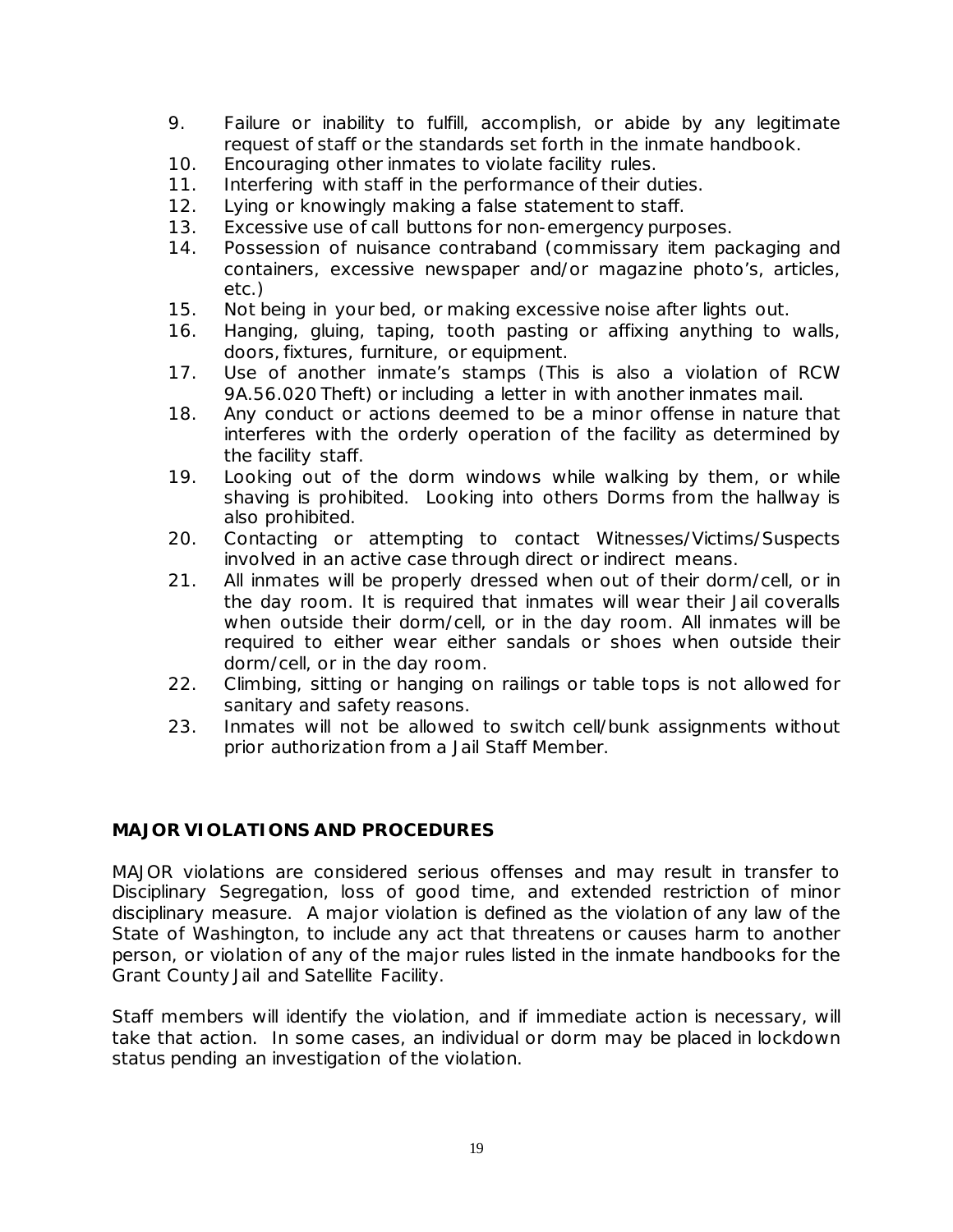Any Jail Staff member may determine whether an inmate's actions warrant disciplinary action. The Staff Member will inform you via a written sanction advising you of what rules were broken, and what punitive actions they are recommending. A copy of the written sanction will be delivered to you in a timely manner, preferably prior to the end of the sanctioning officer's shift.

It is the practice of the Grant County Jail not to carry out punitive actions of a major sanction until the inmate alleged to have committed the major infraction has had time to request a sanction review hearing or when the review hearing has been completed. In some cases, immediate actions are needed for incidents that create a security risk, or endanger the health and safety of inmates, staff or visitors.

# **MAJOR VIOLATION APPEALS**

As an inmate sanctioned with a MAJOR violation you can request a formal review of the sanction, within 72 hours from the date and time listed on the sanctions. The request for review must be submitted via the dorm kiosk on an Inmate Grievance Form. Include any witness and/or documents you may need prior to the hearing, with your request.

As an inmate sanctioned for an alleged violation of a major rule you have the right to:

- 1. Request a review within 72 hours from the time the sanction was received.
- 2. A review hearing within 5 days (excluding Saturdays, Sundays, and holidays) of receipt of your written request unless circumstances arise which would cause the hearing to be pushed out. The hearing should then take place as soon as possible.
- 3. Be present at all stages of the hearing, except during decisional deliberations.
- 4. Appear on your own behalf, to present witnesses, and to present documentary evidence unless the exercise of such rights would be unduly hazardous to institutional safety or correctional goals.
- 5. Be assisted in understanding and participating in such hearing by a correction staff member, if unable to represent themselves.
- 6. Be provided with written findings of the hearing officer.
- 7. Appeal the findings of the hearing officer within 48 hours to the Chief Deputy of Corrections.

# **MAJOR VIOLATIONS**

- **Category A, Serious** Minimum 21 days to maximum 45 days loss of Good Time and minimum 21 days to maximum 30 days Disciplinary Segregation and possible extended loss of privileges as listed under minor rule violations. Restitution for full replacement or repair costs of any items damaged or destroyed.
- **Category B, Moderate** Minimum 11 days to maximum 20 days loss of Good Time and minimum 11 days to maximum 20 days Disciplinary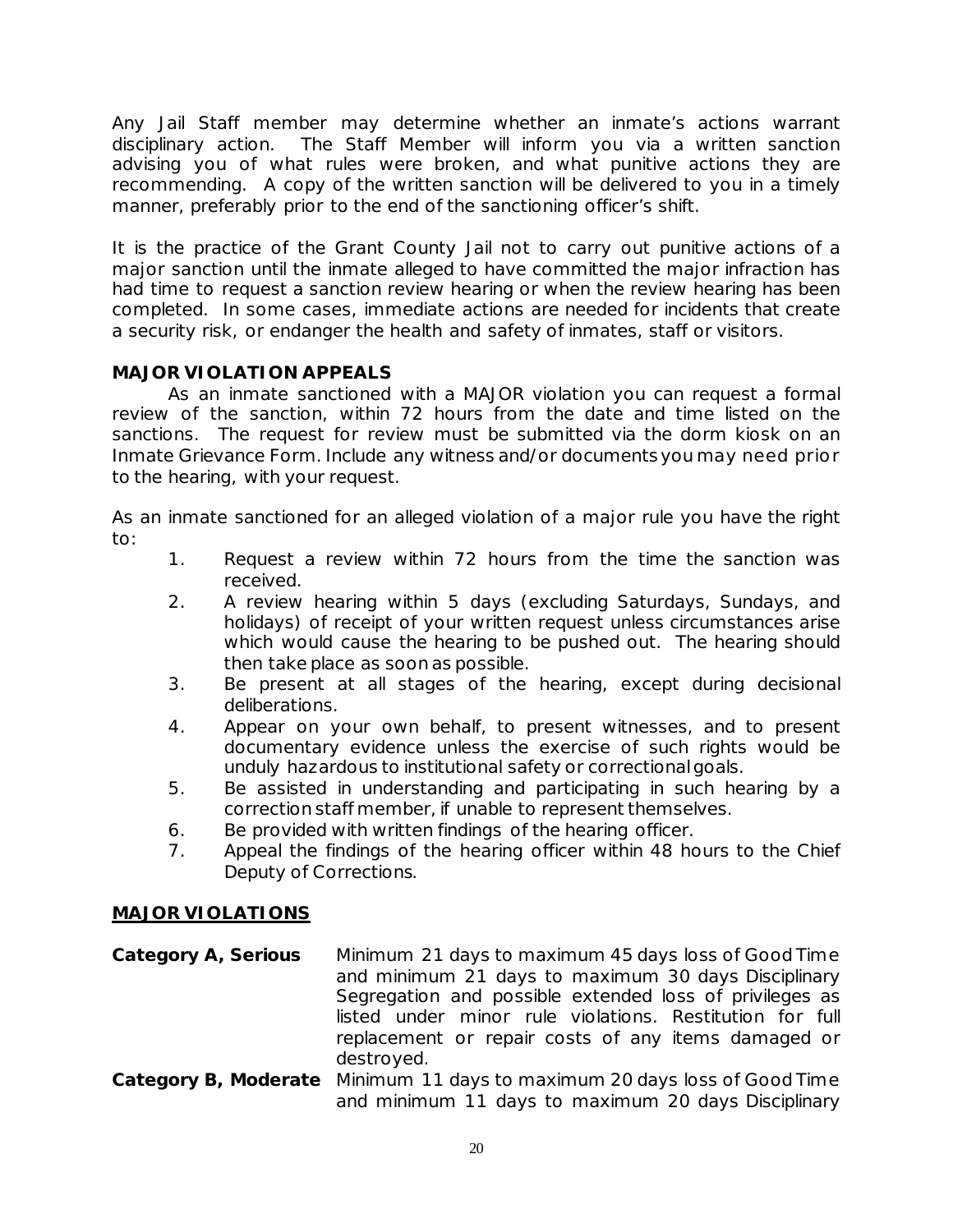Segregation and possible extended loss of privileges as listed under minor rule violations. Restitution for full replacement or repair costs of any items damaged or destroyed.

- **Category C, Minimal** Minimum 2 days to maximum 10 days loss of Good Time and minimum 3 days to maximum 10 days Disciplinary Segregation and possible extended loss of privileges as listed under minor rule violations. Restitution for full replacement or repair costs of any items damaged or destroyed.
- **Repeated Minor** A third *minor* violation in any category or the second violation of a *minor* rule you have already been sanctioned on, in the last 3 years, will be treated as a major violation (MAJ 206, MAJ 309)

#### **Category C (Minimum)**

- 101. Possess contraband deemed more serious in nature than nuisance items. Any item not authorized for retention and not issued to inmates by regular channels, or any authorized item that has been altered to serve a purpose other than that for which it was originally intended, is considered contraband.
- 102. Alter, damage or destroy any County property including but not limited to:
	- a) Walls, doors, ceilings, windows or jail fixtures, by pasting or posting any pictures, drawings or by writing, drawing or scratching on them.
	- b) Jail issue items to include clothing and bedding.
- 103. Offer a bribe, or give anything of value, to any Jail Staff Member for services, favors or preferential treatment.
- 104. Claiming to be another person for any reason to include misrepresenting themselves by using a false or misleading name to sign for or receive another inmate's property, commissary, or mail.
- 105. Communicate with individuals outside of the Jail except as provided within the Jail Rules and Regulations or the Inmate Handbook.
- 106. Assist or promote another inmate to break any of the Rules and Regulations of the Jail.
- 107. As an inmate worker (trustee), change duties or shifts without the permission of a Jail Staff Member, or be late or absent for any work assignment without approval of a Jail Staff Member.
- 108. Repeatedly commit minor violations of the Jail Rules and Regulations. (3 or more during any incarceration period)
- 109. Threatening any person with bodily harm, or with any offense against his or her person.
- 110. Possessing fire starting material and/or devices.
- 111. Being present in an unauthorized area of the facility, to include a dorm other than the one to which the inmate is assigned.
- 112. The smoking of any substance in the facility.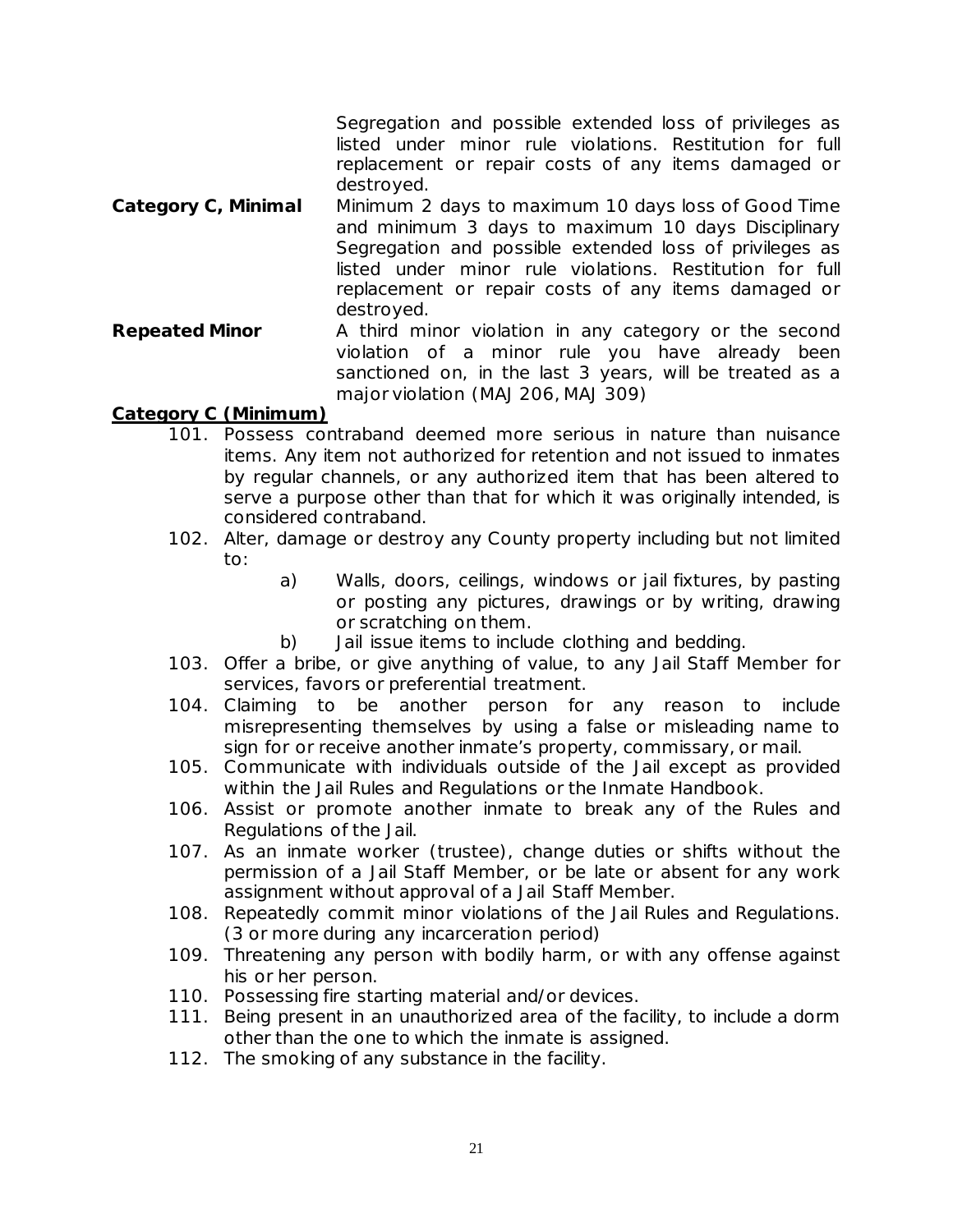- 113. Any conduct or actions deemed to be a major offense in nature that interferes with the orderly operation of the facility as determined by the facility staff, Corporal, Sergeant, or Lieutenant.
- 114. Talking after lights out (1<sup>st</sup> offense).
- 115. Refusal to follow or cooperate with any legitimate request of staff or the standards set forth in the inmate handbook.
- 116. Assisting in the violation of a valid No Contact Order.
- 151. Participants must report in with the facility staff immediately upon return to the work release facility.
- 152. In the event of any unavoidable delay in returning at approved times to the Work Release Facility; participants shall promptly notify facility staff thereof.
- 153. Participants must immediately report to facility staff any termination, suspension, or change in the status, hours, schedule, or location of their employment, education, or treatment programs.
- 154. Participants must fully and regularly attend approved work, school or treatment programs, except when absence is properly excused by the employer, school, or treatment provider.
- 155. Participants must immediately report to facility staff any change in the status of their driver's license, or, where applicable, proof of insurance, vehicle registration or vehicle license tabs.
- 156. Participants will not store, bought perishable food inside of lockers.

# **Category B (Moderate)**

- 201. Engage in behavior that directly endangers the health, safety or security of the Jail Staff, another inmate or the Jail.
- 202. Steal the property or knowingly possessing stolen property of another inmate, the County of Grant, or the State of Washington.
- 203. Make insulting or derogatory remarks about race, creed, color, national origin, beliefs or religion of another inmate, or a Jail Staff Member.
- 204. Manufacture, possess or being under the influence of any intoxicants, drugs or other controlled substances.
- 205. Palm or hoard any medication prescribed by a physician or dispensed by a Jail Staff Member.
- 206. Repeatedly commit category C major violations or receive a second category C violation of a rule previously sanctioned with. (Within the last 3 years)
- 207. No inmate shall fail to obey or comply with a lawful order of a Jail Staff Member, or any other law enforcement official, or standards set forth in the inmate handbook
- 208. Verbal abuse towards staff, other inmates, or the public is prohibited.
- 209. Combative or aggressive posture towards staff or any other person.
- 210. Any conduct or actions deemed to be a major offense in nature that interferes with the orderly operation of the facility as determined by the facility Sergeant or Lieutenant.
- 211. Attempting to or knowingly assisting in the violation of a valid No Contact Order through direct or indirect means.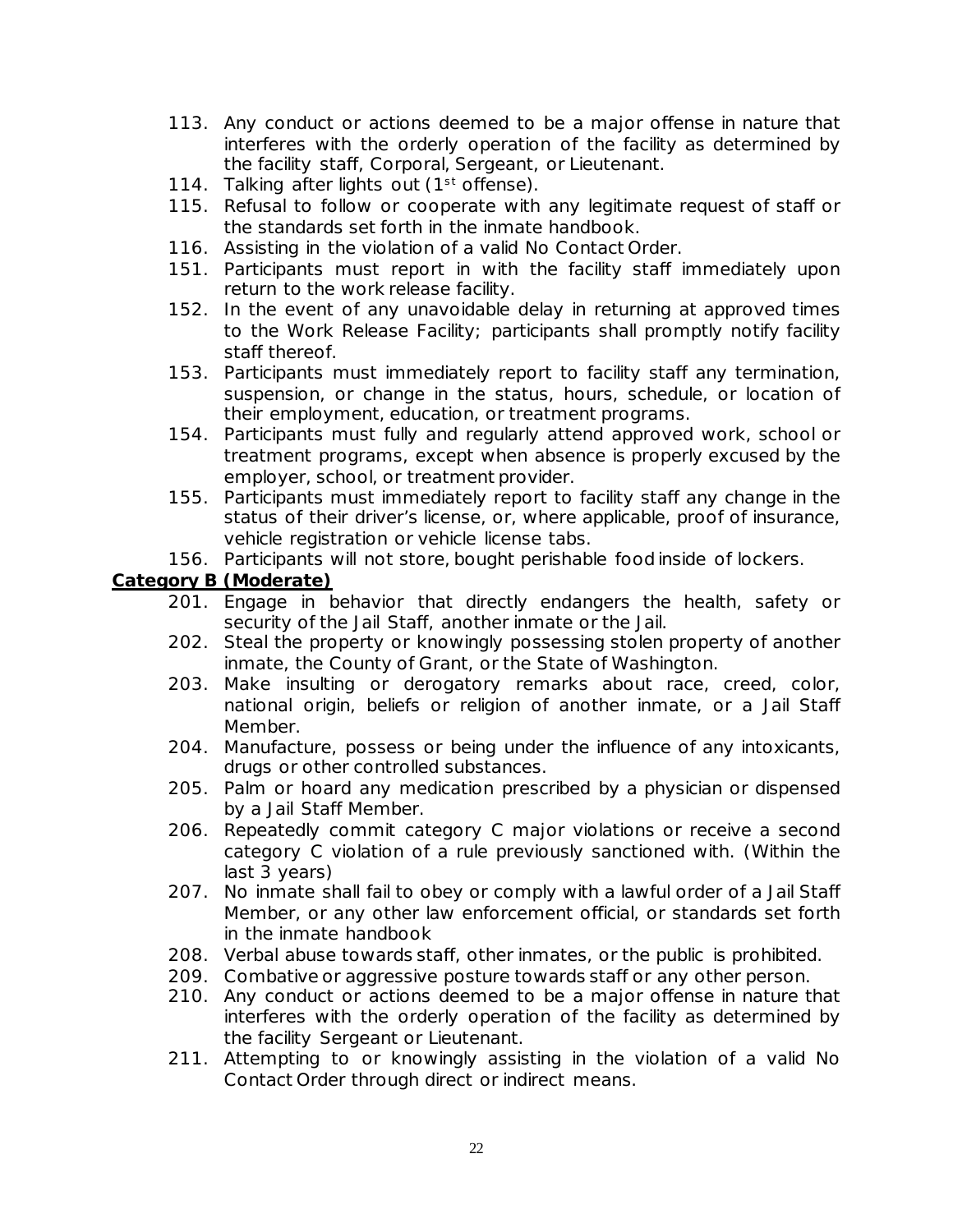- 212. Attempting to tamper with a Witness/Victim in an active case through direct or indirect means.
- 213. Any conduct or action deemed to be a major offense in nature while using the dorms kiosk whether audio, visual or in writing. This would include excessive use of profanity, verbal abuse towards staff or any other disruptive behavior that would interfere with the orderly operation of the facility.
- 251. WR Participants must not use or possess any controlled substance (except by valid prescription) or alcohol. Participants must submit to a breathalyzer, on-site urinalysis or a search. Any indication of use is grounds for termination from the program.
- 252. WR participants must provide written proof of validly prescribed medications to facility staff. Participants must take prescription medications only in compliance with prescribed instructions.
- 253. Upon release, WR participants must proceed directly to their scheduled and approved work, school or treatment sites and return directly to the WR Facility. Any deviations from the approved schedule must be approved by facility staff.
- 254. Upon request of facility staff, participants must fully account for his or her activities.
- 255. Regardless of previously authorized leave, a participant must return to the Work Release Facility within one hour of any request from facility staff to do so.
- 256. Participants will not bring any edged weapons into the Work Release Facility for storage, this would include knives, box cutters and/or Gerber Multipliers with knives.

# **Category A (Serious)**

- 301. Physically abuse or assault any Jail Staff Member, another inmate or the public.
- 302. Hold another person hostage.
- 303. Make, possess, or conceal any type of weapon. Any item or items determined by a Jail Staff Member to be altered for, or displayed in a manner indicating use as a weapon will be considered a weapon.
- 304. Escape or attempt to escape from the Jail, any work or educational assignment, or from the custody of a Jail Staff Member.
- 305. Alter, damage or destroy any County property including but not limited to:
	- a) Jail doors or locking devices.
	- b) Any structural, operational, or jail issue item by flooding, due to intentionally blocked plumbing, fire or vandalism.
	- c) Tamper with plumbing, fire or electrical systems.
- 306. Extort blackmail or demand anything from a Jail Staff Member, or another inmate, by use of threats or force.
- 307. Claiming to be another person for any reason to include misrepresenting themselves by using a false or misleading name to receive another inmate's medication or to secure release from the jail.
- 308. Engage in any sexual act with another person.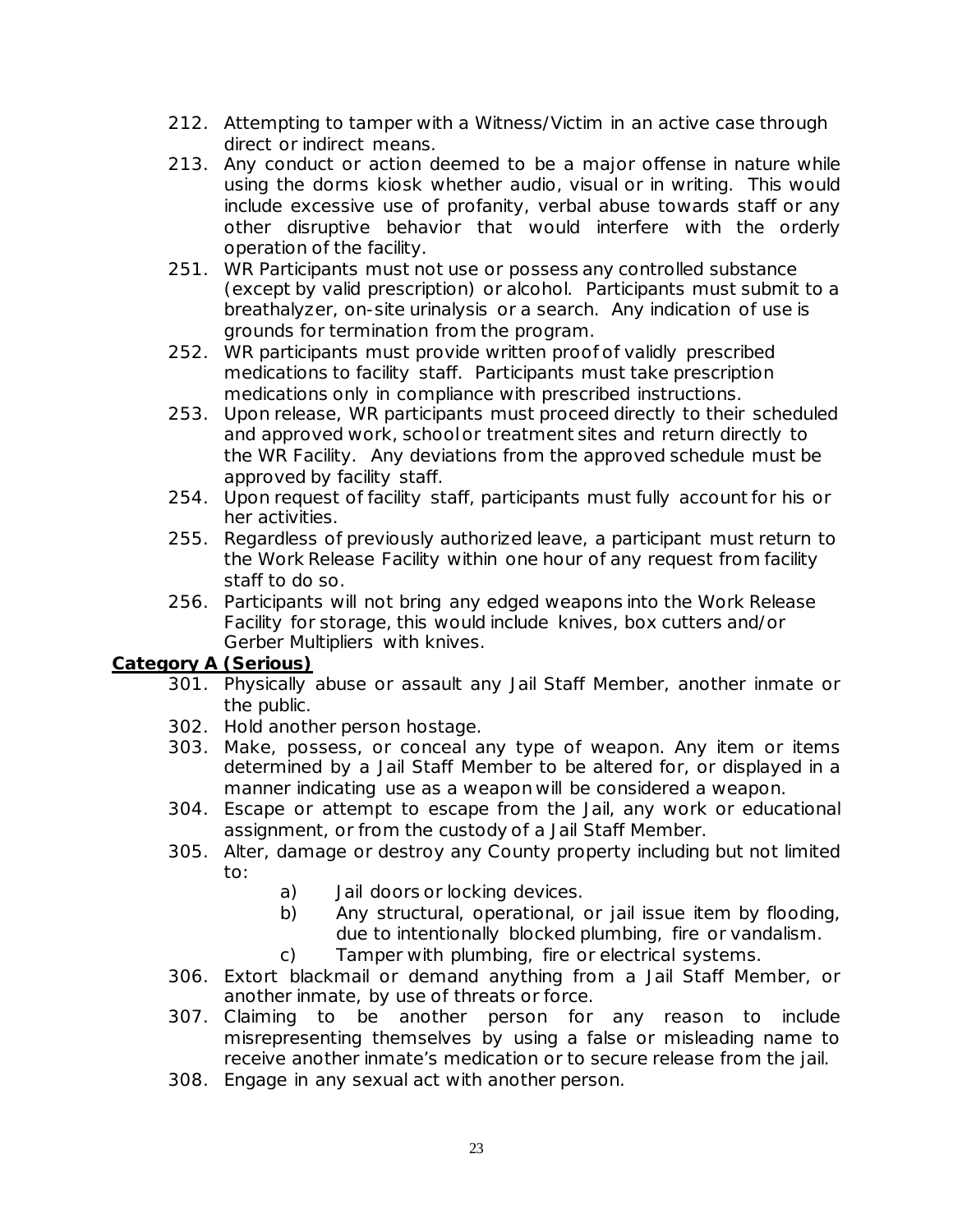- 309. Repeatedly commit category B and C major violations or receive a second category B violation of a rule previously sanctioned with. (Within the last 3 years)
- 310. Rioting
- 311. Intentionally or recklessly setting a fire.
- 312. Introducing into or transferring with-in the facility, any narcotic, controlled substances, intoxicants, or drugs.
- 313. Any conduct or actions deemed to be a major offense in nature that interferes with the orderly operation of the facility as determined by the facility Lieutenant.
- 314. Violating a valid No Contact Order through direct or indirect means.
- 315. Tampering with a Witness or Victim involved in an active case through direct or indirect means.
- 316. Any conduct or action deemed to be a major offense in nature while using the dorms kiosk be-it audio, visual or in writing that could be considered sexual or criminal in nature.
- 316. Conspiring to introduce into or transfer within the facility any narcotic, controlled substances, intoxicants or drugs.
- 351. Work Release Participants will be terminated from the program upon determination by the Work Release Lieutenant that a participant has falsified any documents or verbal statements to facility staff.

#### **INMATE GRIEVANCE PROCEDURES**

All inmates shall have a grievance procedure available to express complaints and concerns, or challenge the conditions of their confinement without fear of reprisal and with an unlimited scope.

Inmates shall first attempt to resolve the grievances on an informal basis with the on duty Corrections Deputy. If, in the opinion of the inmate, the matter is still unresolved, the inmate may file a formal written grievance this is to be done in a timely manner, within 72 hours of complaint.

Grievance forms can be accessed via the dorm telephone/video visit kiosk. Any grievance forwarded containing obscene language or sexual connotations which do not apply to the matter being grieved may be rejected and may subject the inmate to disciplinary action. Only one single matter or complaint per grievance will be accepted. Grievances with multiple complaints will be rejected.

The inmate shall complete the form on the dorm kiosk, which will be forwarded electronically to the appropriate supervisor.

Inmates wishing to appeal the shift supervisor's grievance response may do so by writing "APPEAL" in their written response. The appeal will most likely be reviewed by the supervisor of the individual who answered the grievance. Their decision is final and no further recourse of appeal shall be available at the Grant County Jail.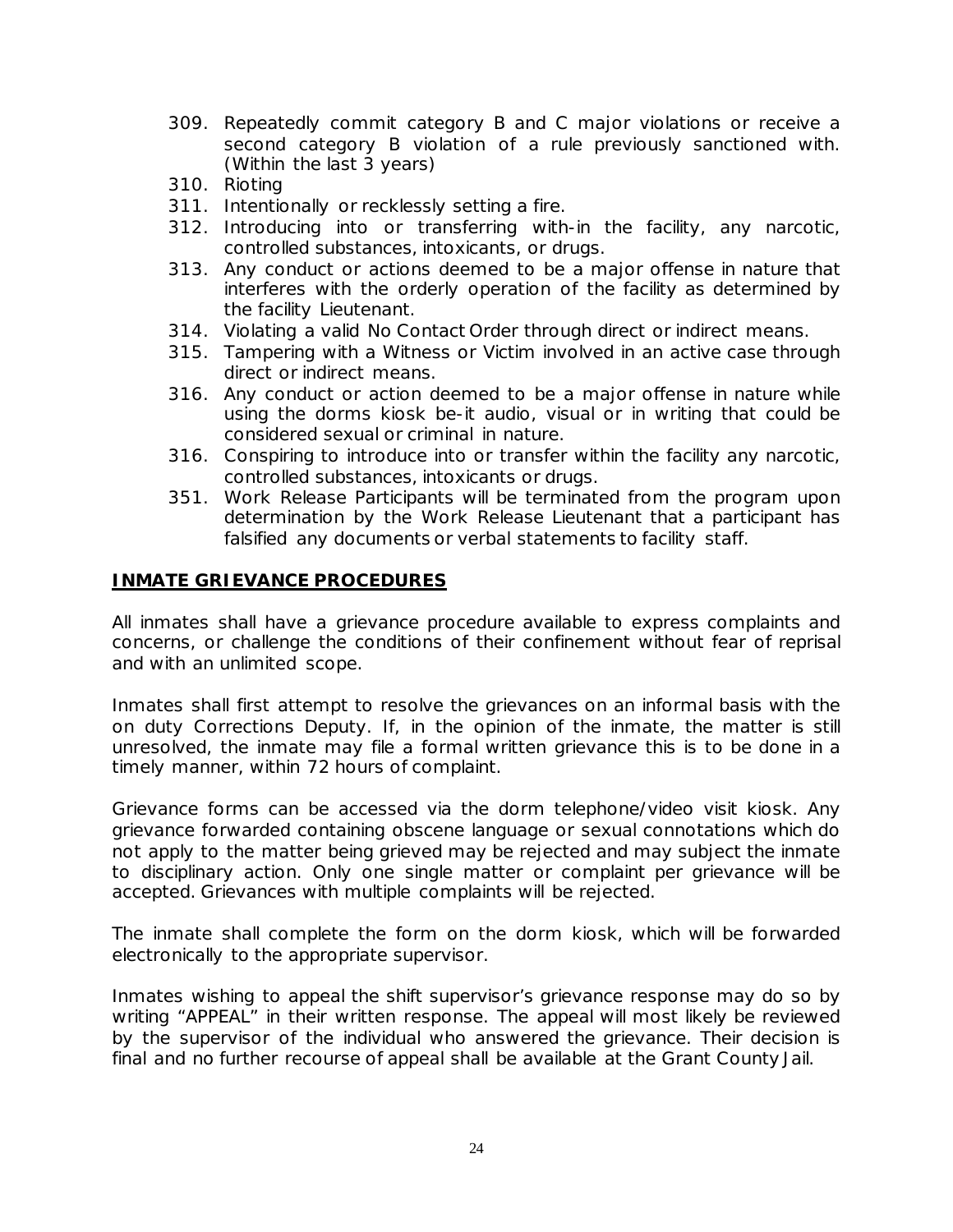Inmate grievances regarding health care issues will be investigated. Copies of healthcare grievances and the facility's response shall be given to the inmate and placed into their medical file.

# **PRISON RAPE ELIMINATION ACT (PREA)**

The Prison Rape Elimination Act (PREA) was passed by Congress on September 4, 2003. The Grant County Sheriff's Office, Grant County Jail, and Work Release Center has established a zero tolerance policy concerning sexual misconduct or abuse of inmates. You have the right to be free from intimidation or pressure from staff, inmates or any other person to perform or engage in sexual behavior regardless of your current situation or sexual orientation.

Sexual misconduct is defined as any behavior or act of a sexual nature directed towards an inmate by another inmate, staff member, volunteer, visitor, agency representative or other person while incarcerated at the Grant County Jail or Work Release Center. This includes acts, or attempts to commit acts, including, but not limited to:

- 1. Sexual battery, sexual assault, sexual abuse, activities to provide for the sexual gratification of another, sexual harassment, sexual conduct, obscenity or an unreasonable invasion of privacy; and
- 2. Also includes conversations or correspondence that suggests a romantic sexual relationship between an inmate and any staff or agency representative referenced above. Such conversations or correspondence between inmates, if deemed unwanted by the receiving inmate, could also be considered sexual misconduct.

PREVENTION - of sexual misconduct can be accomplished by being aware of your surroundings. Do not accept gifts or favors that come with strings attached. Do not accept offers for protection, which is what the duty of the correction staff is. Be direct and firm when saying no to unwanted activity. If you fear for your safety report it to staff.

REPORTING – of sexual misconduct can be done verbally, in writing, anonymously, and by third parties. You will be protected from the assailant and the incident will be referred to a detective to investigate the incident. All reports concerning the identity of the victim of sexual battery and the facts of the report are only limited to those who have a need to know to make decisions concerning your welfare and for investigative purposes.

You may report to staff, supervisors, lieutenants, the Chief Deputy of Corrections, the dedicated PREA Report Line (509-754-6040), *or* the Ephrata Police Department at 121 Alder Street S.W., Ephrata (509-754-2491).

INVESTIGATION – The Sheriff's Office will conduct the investigation. The purpose of the investigation is to determine the nature and extent of the misconduct. You may need a medical exam. Do not clean up, it is important to be examined prior to washing, changing clothes or using the restroom. You may be asked to give a statement and if criminal charges are brought against the assailant you may be asked to testify. False reporting will result in sanctions and/or criminal charges.